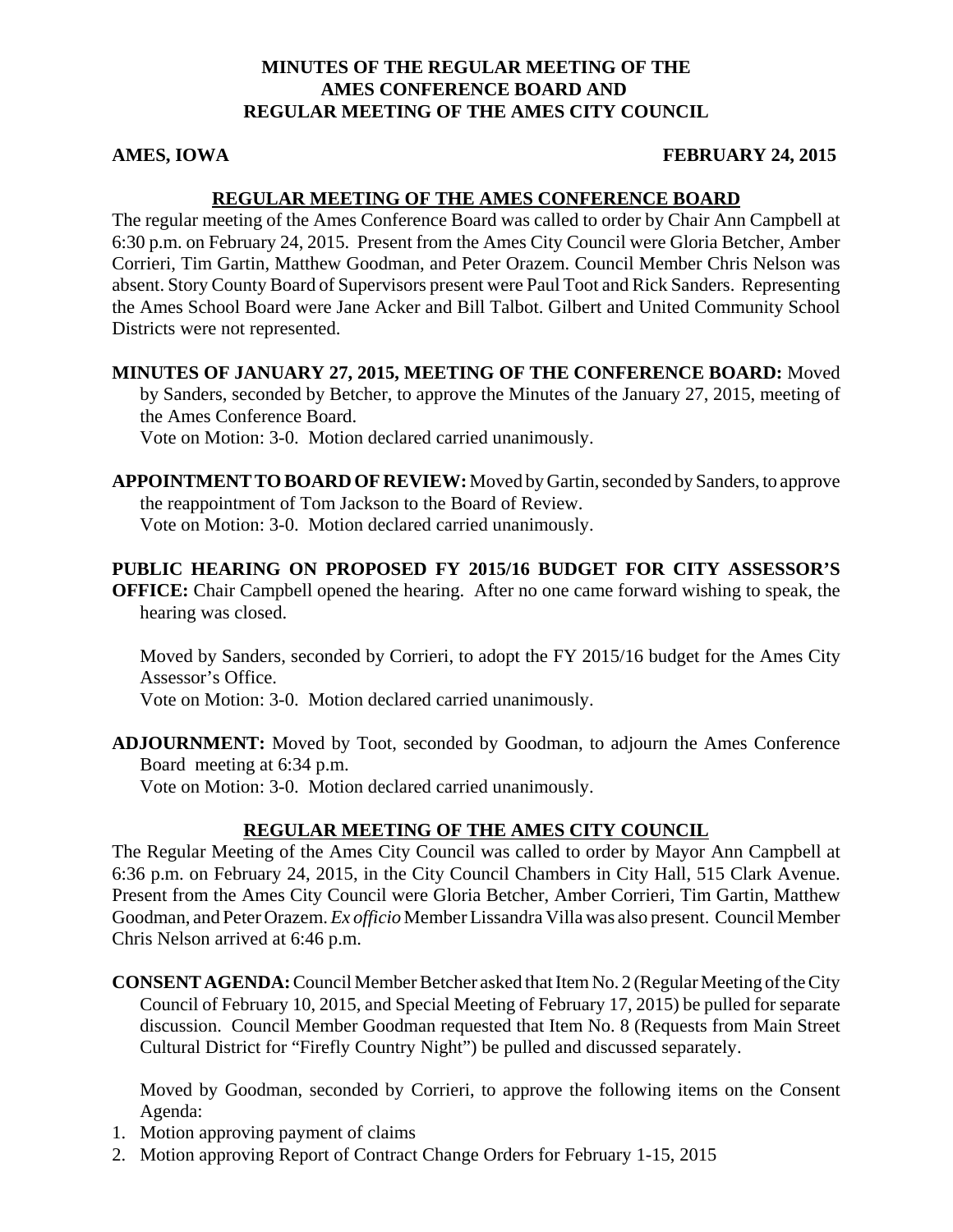- 3. Motion approving renewal of the following Beer Permits, Wine Permits, and Liquor Licenses:
	- a. Class E Liquor, C Beer, and B Wine Wal-Mart Supercenter #4256, 534 South Duff Avenue
	- b. Class C Liquor & Outdoor Service Buffalo Wild Wings, 400 South Duff Avenue
	- c. Special Class C Liquor & Outdoor Service Stomping Grounds, 303 Welch Avenue, #101
	- d. Class C Beer & B Native Wine Casey's General Store #2905, 3612 Stange Road
- 4. Motion approving 5-day (March 25-29) Special Class C Liquor License for Rotary Club of Ames at Gateway Hotel, 2100 Green Hills Drive
- 5. Motion approving new Class C Liquor License for Hy-Vee Market Café, 3800 Lincoln Way
- 6. Motion approving Artwork Acquisition and Deaccession Policies as recommended by Public Art Commission
- 7. RESOLUTION NO. 15-088 approving Lease extensions with Iowa State University for extension of park land leases
- 8. RESOLUTION NO. 15-089 approving Airport Improvements Architectural and Engineering Agreements with Bolton & Menk, Inc.
- 9. RESOLUTION NO. 15-090 approving submission of application for 2015/16 Governor's Traffic Safety Bureau Enforcement Grant, and if awarded, authorizing participation by Police Department
- 10. Water Quality Grant Applications:
	- a. RESOLUTION NO. 15-091 authorizing applications for a Clean Water SRF Water Resource Restoration Sponsored Project and an Iowa Department of Agriculture and Land Stewardship Water Quality Urban Conservation Project
	- b. Motion designating Municipal Engineer Tracy Warner as authorized representative to sign Grant applications
- 11. RESOLUTION NO. 15-092 approving purchase agreement with Story County Habitat for Humanity for property located at 1109 Roosevelt Avenue
- 12. RESOLUTION NO. 15-093 approving contract with NOVA Bus of Plattsburgh, New York, for purchase of four 60' articulated buses in an amount not to exceed \$3,000,000
- 13. RESOLUTION NO. 15-094 approving preliminary plans and specifications for 2011/12 and 2012/13 Retaining Wall Reconstruction Program; setting March 18, 2015, as bid due date and March 24, 2015, as date of public hearing
- 14. RESOLUTION NO. 15-095 approving preliminary plans and specifications for WPC Biosolids Storage Tank; setting March 25, 2015, as bid due date and April 14, 2015, as date of public hearing
- 15. RESOLUTION NO. 15-096 approving preliminary plans and specifications for WPC Lighting Replacement Project; setting March 25, 2015, as bid due date and April 14, 2015, as date of public hearing
- 16. RESOLUTION NO. 15-097 awarding contract to Vermeer Sales and Service of Pella, Iowa, in the amount of \$33,448 for 18-inch capacity Wood Chipper
- 17. RESOLUTION NO. 15-098 authorizing revisions to Non-Domestic Waste Pretreatment Program for facilities performing continuous pH monitoring
- 18. RESOLUTION NO. 15-099 approving contract and bond for 2014/15 Collector Street Pavement Improvements (West Street and Woodland Street)
- 19. RESOLUTION NO. 15-100 approving contract and bond for 2014/15 Concrete Pavement Improvements (Hayward Avenue)
- 20. RESOLUTION NO. 15-101 approving contract and bond for 2014/15 CyRide Route Pavement Improvements  $(24<sup>th</sup> Street and Bloomington Road)$
- 21. RESOLUTION NO. 15-102 accepting completion of WPC Blower Replacement Project
- 22. RESOLUTION NO. 15-103 accepting partial completion and reducing financial security being held for Northridge Heights Subdivision, 17<sup>th</sup> Addition
- 23. RESOLUTION NO. 15-104 accepting partial completion and reducing financial security being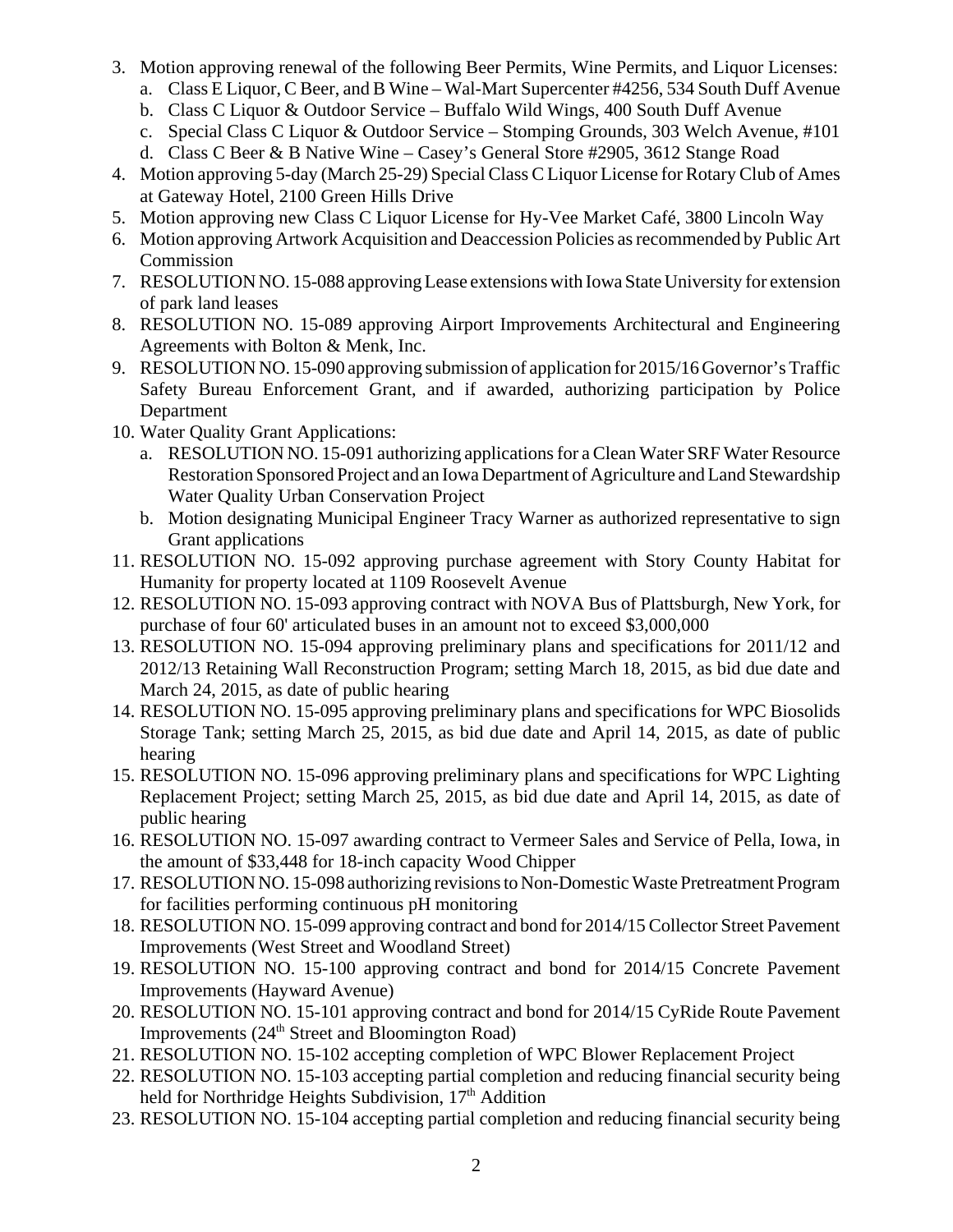held for Scenic Valley Subdivision, 1st Addition

Roll Call Vote: 5-0. Resolutions/Motions declared adopted/approved unanimously, signed by the Mayor, and hereby made a portion of these Minutes.

# **MINUTES OF REGULAR MEETING OF FEBRUARY 10, 2015, AND OF SPECIAL**

**MEETING OF FEBRUARY 17, 2015:** Moved by Betcher, seconded by Goodman, to amend the Minutes of the Regular Meeting of February 10, 2015, to reflect that Council Member Orazem, not Council Member Gartin, had voted nay in the 5-1 vote pertaining to the FY 2015/16 Budget allocation to the Ames Historical Society; approve the Minutes of the Regular Meeting of February 10, 2015, as amended; and approve the Minutes of the Special Meeting of February 17, 2015.

Vote on Motion: 5-0. Motion declared carried unanimously.

# **REQUESTS FROM MAIN STREET CULTURAL DISTRICT (MSCD) FOR "FIREFLY COUNTRY NIGHT" ON MAIN STREET ON JULY 9, 2015:** Moved by Corrieri, seconded by

Gartin, to approve/adopt the following:

- a. RESOLUTION NO. 15-085 approving closure of 200 block of Main Street from 12:01 a.m. on Thursday, July 9, to 2:00 a.m. on Friday, July 10
- b. RESOLUTION NO. 15-086 approving usage of electricity along Main Street
- c. Motion approving Blanket Temporary Obstruction Permit
- d. Motion approving Blanket Vending License
- e. RESOLUTION NO. 15-087 approving closure of 46 parking spaces on Main Street and 22 parking spaces on Kellogg Avenue

Roll Call Vote: 4-0-1. Voting aye: Betcher, Corrieri, Gartin, Orazem. Voting nay: None. Abstaining due to a Possible Conflict of Interest: Goodman. Resolutions/Motions declared adopted/approved, signed by the Mayor, and hereby made a portion of these Minutes.

**PUBLIC FORUM:** Darien Woods, 4810 Mortensen Road, Ames, Iowa, introduced herself as Vice-President of and representative for the Iowa State University (ISU) Health Promotion Club. Ms. Wood said that the ISU Health Promotion Club is an organization that works to bring attention to issues impacting public health. She stated that she was present to address the Council on the issue of Electronic Nicotine Delivery Systems (ENDS). Ms. Woods referenced the Smoke Free Air Act, which was enacted by Iowa lawmakers in Spring 2008 to protect members of the general public by prohibiting smoking in all public places. It was designed to protect the health and welfare of the public because it was recognized that chemicals in tobacco smoke are dangerous not only to those who inhale it directly, but also to those around them. According to Ms. Woods, ENDS do not contain tobacco, but do contain high concentrations of nicotine, which is toxic and addictive. The devices do not emit water vapors. They are very dangerous to children. The results of a survey about ENDS of approximately 600 Ames residents conducted by the ISU Health Promotion Club were shared. It was noted by Ms. Woods that the Iowa State University Government of the Student Body (GSB) had recently voted to support a proposal that would ban ENDS on the ISU Campus. On behalf of the ISU Health Promotion Club, Ms. Woods asked the City Council to join with the GSB and the other 225 U. S. cities in working to create an ordinance that would make all areas a safe place to live and breathe.

Council Member Nelson arrived at 6:46 p.m.

Ashley Sitzman, 5416 Thackeray Drive, Ames; Hope Mills, 2650 Cleveland Drive, Ames; and Missa Watters, 2830 Somerset Drive, Ames, all members of the Ames Mayor's Youth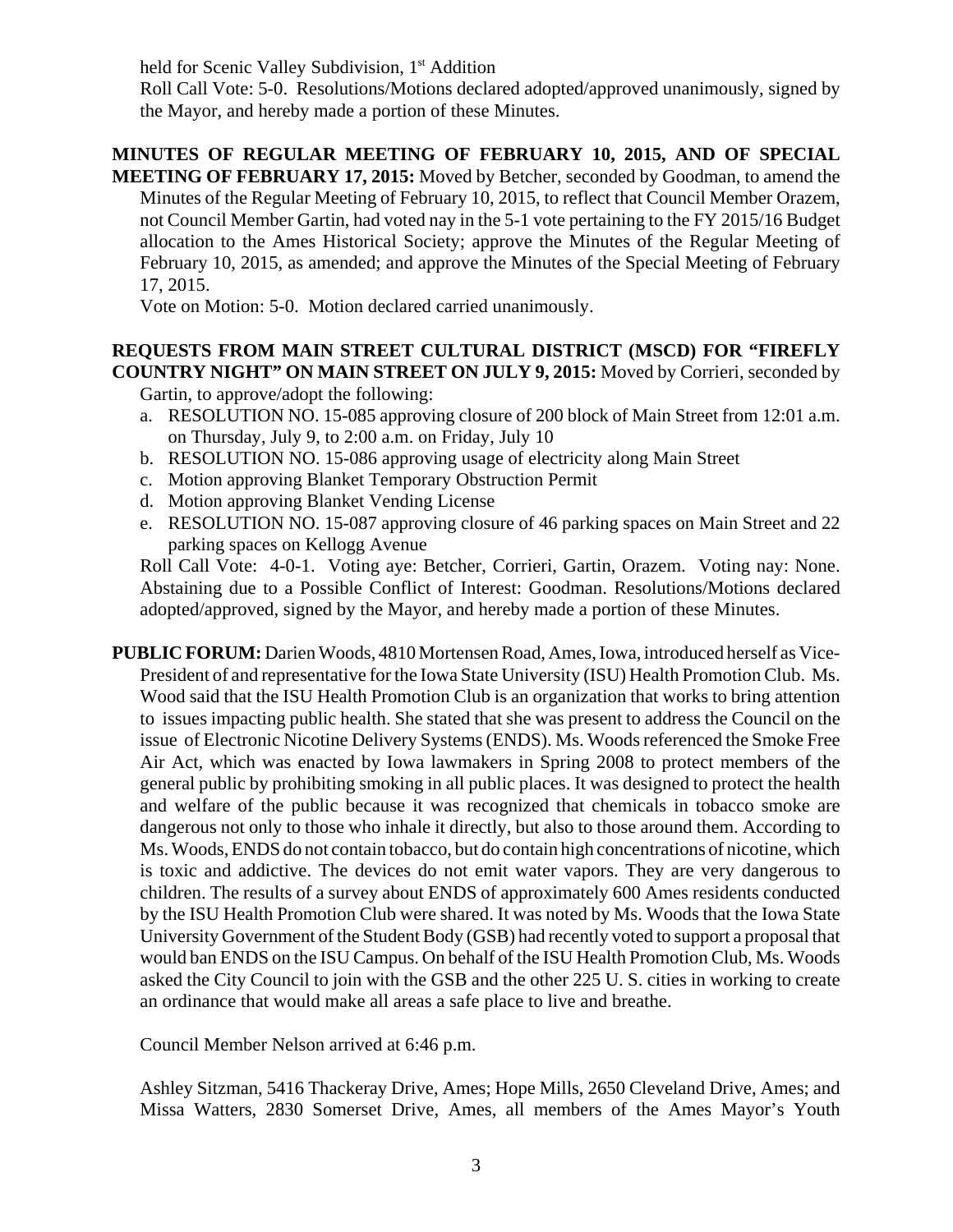Committee, encouraged the City Council to take a preventative stand concerning ENDS by creating a local ordinance that would ban their use in public places. According to Ms. Mills, research on ENDS has indicated that the air vapor that is released from ENDS contains ten of the same cancer-causing chemicals that are released in second-hand tobacco smoke. These chemicals are not only dangerous for adults, but are particularly damaging to the lungs and brains of young children and youth. Ms. Watters stated that 631 Ames High students and staff took the same survey as what was conducted by the ISU Health Promotion Club. The results were similar; most respondents indicated that they did not want to be close to anyone using an ENDS.

There being no one else wishing to speak, the Mayor closed the public hearing.

#### **CHANGE ORDER FOR REDUCTION IN PRICE FOR GAS BURNERS FOR UNIT NO. 8:** Assistant Electric Services Director Brian Trower informed the Council that the original bid came in for 12 burners, but it was determined that nine (9) burners were sufficient. It would not change the contract warranty or performance guarantees. This represents an aggregate savings of \$321,600.

Moved by Goodman, seconded by Corrieri, to adopt RESOLUTION NO. 15-105 approving a Change Order to Alstom for reduction in price due to reduction of natural gas burners for Unit No. 8.

Roll Call Vote: 6-0. Resolution declared adopted unanimously, signed by the Mayor, and hereby made a portion of these Minutes.

**DISCUSSION OF RESIDENT SATISFACTION SURVEY POLICY QUESTIONS:** Susan Gwiasda, Public Relations Officer, stated that it was time for staff to get with the consultant at ISU to begin the process for the Resident Satisfaction Survey. As part of that Survey, there will be some space available if the Council were to desire to include a couple additional questions. She noted that she was not looking for the actual question, but just the topic, so that she can work with the consultant to craft the question(s). Typically, there is room for two to three questions, depending on how much explanation is necessary for the question. She asked the Council members to share their thoughts on topics.

Ms. Gwiasda informed the Council that she had received some input from the ISU Research Park regarding its expansion. Normally, the Survey does not expand beyond City topics; however, that could be done if the Council so directed.

Council Member Gartin suggested that the public be surveyed as to what they feel if [1] the City is providing adequate bike and multi-use trails (e.g., location, connectivity) and [2] there are areas of unmet needs in the area of social services.

Noting that the Airport Improvements are already in the CIP, Council Member Goodman would like to get the perspective of the community, in general, for this investment. Ms. Gwiasda advised that it could be added as a question included in the CIP portion of the Survey.

At the inquiry of Council Member Betcher, Ms. Gwiasda gave the approximate time line for the Survey. The analysis will come back to the Council in early fall.

Council Member Betcher said that she was interested in learning how people feel about limiting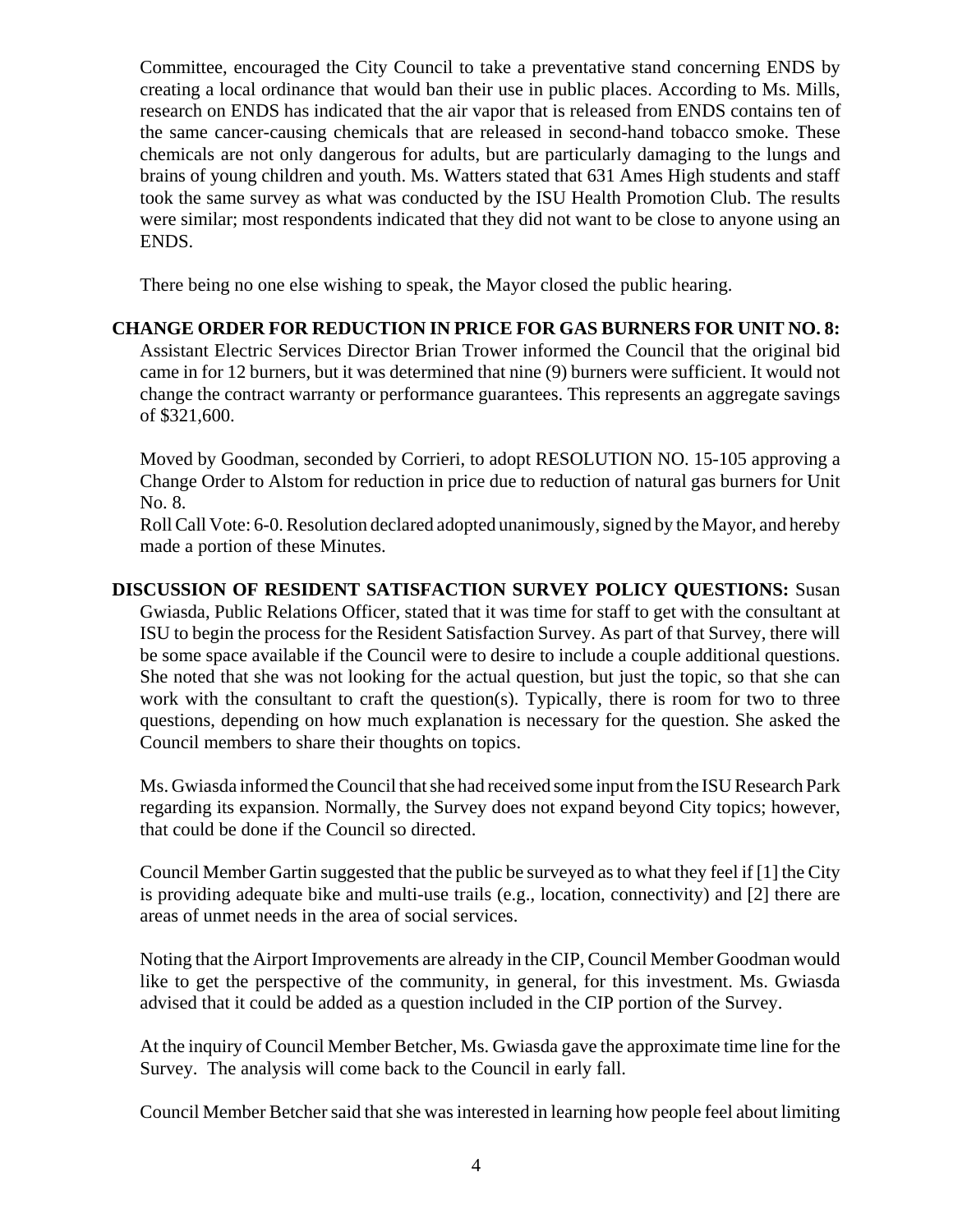rental properties in low-density neighborhoods; however, she is not sure if the timing of the Survey would work with any discussions that might occur by the Council as it moves forward on that issue. Mayor Campbell noted that the topic was on this meeting's Agenda. Ms. Betcher also wondered if the question about the amenities at the ISU Research Park might be worded in such a way that could actually help the Council address what types of amenities people might expect to see in the City's Southern Annexation. Council Member Corrieri offered that perhaps a similar question could be asked about the Lincoln Way Corridor. Mayor Campbell pointed out that these would also be beneficial as the City begins the process of updating its Land Use Policy Plan. City Manager Steve Schainker inquired as to what the boundaries would be when the Council is referring to the Southern Annexation. Council Member Betcher said she was most interested in whether people feel that, along with residential development going farther south, other types of zoning might need to be considered so as to allow for the providing of certain amenities and uses. In her opinion, the area would be around the ISU Research Park.

Council Member Gartin revisited the bike trails topic, stating that he felt it would be helpful to know if the public thinks that the City is providing adequate opportunities for bike trails and multi-use trails. This would be a helpful data point when the City is working on its Long-Range Transportation Plan. Council Member Orazem commented that there should be more specificity, such as expansion of trails along commuting corridors, e.g., increased use of sharrows on streets; and increased connectivity of trails through the Park system along creeks. Council Member Goodman offered that the Survey ask the respondents to rate existing trail infrastructure, from 1 to 10, for the City's recreational trails; and rate, from 1 to 10, the City's infrastructure for the biking community. Council Member Orazem would also like the Survey to ask respondents to indicate how much they would use the expanded service. Ms. Gwiasda informed the Council that the existing Survey, under Public Works, already requests respondents to rate the adequacy of the bike path system, and under Parks & Rec, asks respondents to rate hard-surface trails and crushed rock trails. At the inquiry of Council Member Goodman, Ms. Gwiasda indicated that a sentence referencing the commuting portion could be added. She clarified that she now had heard two bike questions that the Council would like to be added to the existing Survey.

Council Member Goodman said he liked Council Member Betcher's question about rental housing in low-density neighborhoods. He said that if the Council doesn't make changes, but the Legislators make changes, it would be good to know where the Ames community stands on the idea. Council Member Orazem offered that that would be the type of question where the response may depend on the nature of the regulation. He recommended that the Survey ask if respondents think that limiting the density of rental housing in low-density neighborhoods is desired. If it is no, the Council would have a clear directive. The question would need to be specific enough for the Council to determine what the answer means.

Council Member Orazem asked to revisit the suggestion from Council Member Corrieri that the Survey include questions about land use and zoning in the Lincoln Way Corridor. He commented that this was a good question because it is relevant to the LUPP; that is likely to be the corridor that will have the greatest change in possible intensification of use. Council Member Betcher asked if there would be enough refinement of the question if Lincoln Way would change in increments all the way out to the west to yield any valuable information. Council Member Orazem asked to know what the biggest issue might be, i.e., mixed use, more apartments, more commercial. Discussion ensued over how the question might be worded in order to provide the Council with the information it was seeking. Planning and Housing Department Director Kelly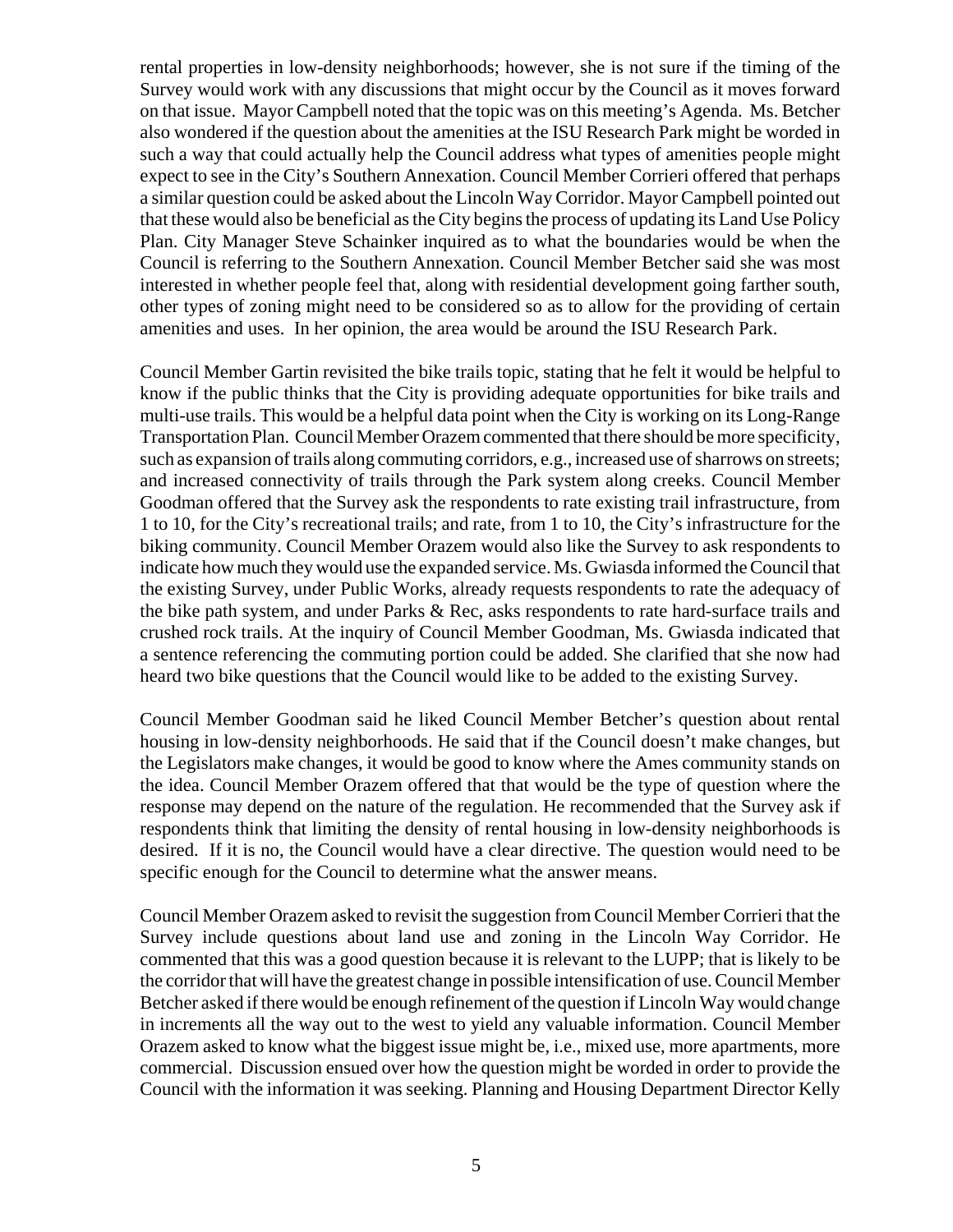Diekmann explained the staff's plan for public outreach. He is unsure whether a broad Survey question would be beneficial.

Council Member Goodman encouraged Council to think about what it primarily wants. He would like the space to be used for perspectives that can help guide the Council in the future.

Ms. Gwiasda summarized that she now had possible questions on unmet needs, rental density, and Southern Annexation amenities.

Moved by Goodman, seconded by Betcher, to direct that Susan Gwiasda report back to the Council on final wording for questions focused on human services needs and rental housing limitation.

Council Member Nelson commented that he was not in favor of including the rental density question since the Council had not heard the report by staff, which was later on this Agenda. Voting aye: 2-4. Voting aye: Betcher, Goodman. Voting nay: Corrieri, Gartin, Nelson, Orazem. Motion failed.

Moved by Orazem, seconded by Goodman, to include a question on unmet human services needs.

Vote on Motion: 6-0. Motion declared carried unanimously.

Council Member Orazem revisited the questions on bike and trails. He would like the question to ask respondents if they would use expanded trails. Council Member Goodman noted that CyRide uses a scale in its surveys, and he again suggested that something similar be used. City Manager Schainker said staff would come up with a way to indicate usage.

Moved by Orazem, seconded by Betcher, to include an expanded trails question that indicates intensity of usage by trail type.

Vote on Motion: 6-0. Motion declared carried unanimously.

**CITY-OWNED LOTS AT 519- TO 601-6TH STREET:** Vanessa Baker-Latimer, Housing Coordinator, noted that as part of the City's 2014/15 Community Development Block Grant (CDBG) Action Plan, \$324,000 was set aside under the Acquisition/Reuse for Affordable Housing Program. The Program is designed to address increasing the availability and affordability of housing for low- and moderate-income households at 80% or less of the Story County median income limits, which is designed by the Department of Housing and Urban Development (HUD). Program funds are to be used to purchase in-fill lots (vacant or needing to be redeveloped) or to purchase single-family or multi-family properties that can be rehabilitated for affordable rental or owner-occupied use. According to Ms. Baker-Latimer, staff began researching opportunities to acquire lots or properties that met that objective. In July 2014, the City acquired three properties at 519- and  $619-6<sup>th</sup>$  Street. The existing structures have now been demolished and the three lots are ready to be redeveloped. The properties total approximately 27,000 square feet. It is zoned Residential Medium Density with a Single-Family Conservation Overlay District.

According to Ms. Baker-Latimer, the Council's input os needed on two issues: (1) Type and Use and (2) Zoning Use before meeting with surrounding neighbors. Staff will bring a Draft RFP to the Council before it is distributed.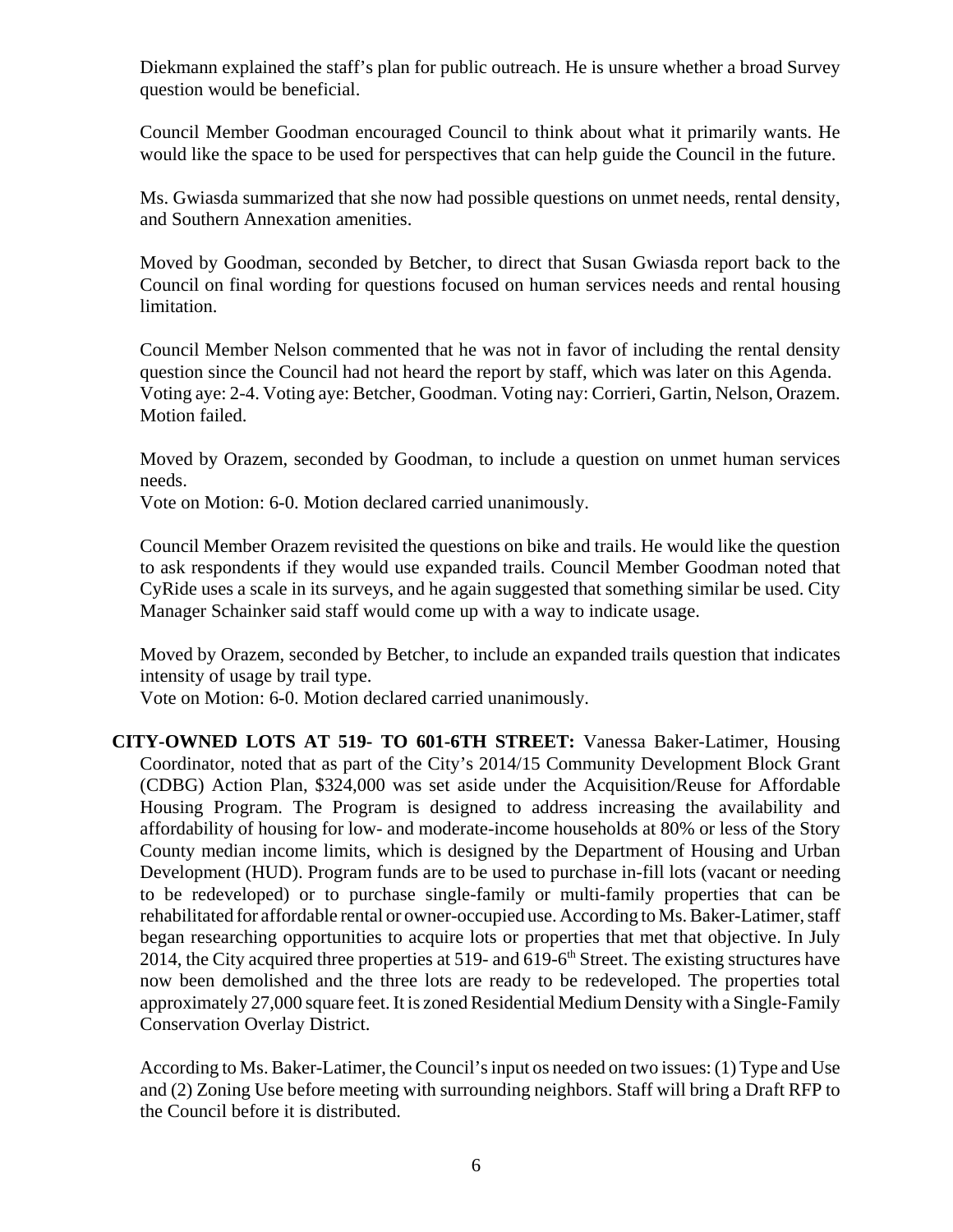Ms. Baker-Latimer reported that staff would like the use of these properties to be for rental housing. She noted that the Impediment Study indicated that rental housing was needed. The data from the CDBG Program also indicated that need. Staff believes these lots would fit that need and give the City an opportunity to increase the availability of rental housing for low- and moderate-income households.

Director Diekmann advised that the site in question has an underlying RM zoning designation with the Single Family Conservation Overlay District (O-SFC). This is the only existing O-SFC District in the City. The underlying RM zoning would allow for up to 13 housing units, subject to meeting development requirements; however, the O-SFC significantly restricts the development due to its limitations on subdivision or consolidation of existing lots. The most likely development result under the O-SFC would be three duplexes for a total of six units. According to Mr. Diekmann, the housing type that would be appropriate would be a row house. However, with the limits in O-SFC, row houses may not be built; therefore, staff is looking for guidance as to whether Council is interested in seeing proposals that would include row houses. In order to facilitate that, the Single-Family Conservation Overlay would have to be removed from these properties. If Council is not interested in row houses, the most likely proposal would be for duplexes on each of the lots (which would equate to six units). With row houses, ten would fit.

Council Member Gartin referenced an issue that had occurred in Iowa City where students were living in units designed for low-income persons. According to Ms. Baker-Latimer, under the regulations of the CDBG Program, the City can add stipulations to indicate that it must be families with children, handicapped or disabled, or elderly and designate what income levels are going to be served. Staff could also look at partnering with the Central Iowa Regional Housing Authority and possibly offering tax credits that would limit it to low- and moderate-income households, not students. Director Diekmann stated that stipulations may be built into the Program that students are not an eligible entity for rental of the units; students are not a protected class under the Fair Housing Act.

According to Mr. Diekmann, if Council is interested in row houses, the RFP would indicate that the City may rezone the site to RM to facilitate that type of development. He reiterated that the level of development would be approximately ten units under RM zoning without the O-SFC overlay.

At the inquiry of Mayor Campbell over removing the overlay, Director Diekmann said any developer would want to know how committed the Council is to getting to higher than six units on the three properties together. The more committed the Council is, the more likely it is that a developer would propose something close to that targeted goal. Staff can initiate the rezoning, but could not have it complete before the RFP is complete.

Director Diekmann stated that the next step was to do outreach to the neighborhood residents to receive their input. Staff would then return to the Council on March 24. If Council wants to initiate the rezoning, it could be started on March 24. Council Member Goodman indicated that he would like to hear back after the public outreach is done by staff before moving forward with an RFP or rezoning.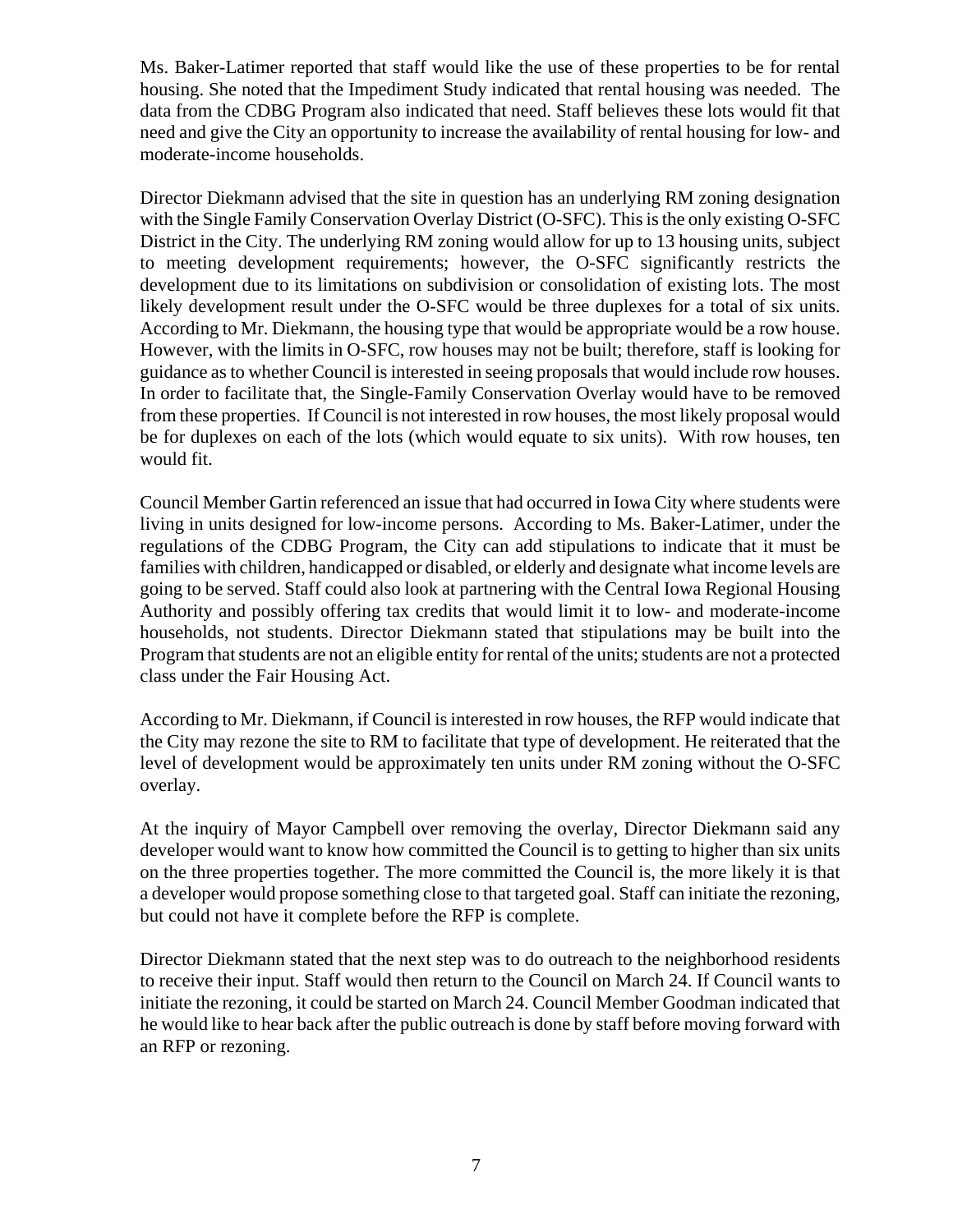*Ex officio* Member Lissandra Villa asked if students would qualify if they were categorized as dependents. Ms. Baker-Latimer advised that the Department of Housing and Urban Development has very defined rules for qualifying students under the Section 8 Program.

Council Member Betcher asked what staff meant in the Council Action Form when it said, "The intent would be for a mix of dwelling units, but to emphasize low-income family-oriented units in the development of the 6<sup>th</sup> Street site." Director Diekmann said staff was attempting to indicate that some of the units would be larger to house families; there would be some variety.

Moved by Goodman, seconded by Orazem, to direct staff to reach out to the neighborhood residents on the two issues listed in the Council Action Form, i.e., type and use and zoning, to get their feedback.

Council Member Goodman again commented that he did not want things built in to the RFP until staff received input from the neighborhood. Ms. Baker-Latimer explained that her goal was to ensure that staff reached out to the neighborhood. It might be that that feedback is brought back to the Council on March 24. The input would then be used to draft an RFP, which would be brought back to the Council in April. Director Diekmann explained that, to be competitive for grants, an approved project is necessary. This would be the time line for an unsubsidized project to get started this year or at least be competitive for a grant in the fall for construction in the following spring approximately a year from now.

Council Member Gartin asked Housing Coordinator Baker-Latimer to send the Council additional information on the criteria for the eligibility of applicants for this type of housing.

Vote on Motion: 6-0. Motion declared carried unanimously.

**RENTAL CONCENTRATION LIMITS FOR LOW-DENSITY ZONES:** Director Diekmann explained that, at the Council meeting held August 26, 2014, it had directed staff to evaluate low-density housing and its use as rental property. It was clarified that the intent of the referral was to have staff present a report describing methods used to limit the concentration of rental properties within certain zoning areas, specifically within the residential low-density zones.

Mr. Diekmann described four approaches for rental concentration limiting regulations, as follows:

- 1. Apply rental density restrictions in certain zones. Create a new residential zoning district or an overlay zoning district to limit the percentage of rental properties.
- 2. Separation distance between rentals. This would involve the City Council identifying a minimum distance that rental properties must be from one another. It could be established through a restriction in the Rental Housing Code indicating a minimum separation distance.
- 3. Annual quota for new rental permits. This concept would be in response to a concern about the overall growth in the number of single-family home rentals, rather than in response to a concern about neighborhood concentration at the block level. The City would identify an annual allocation for new rental units based on factors such as university enrollment, existing housing stock, and development projects underway.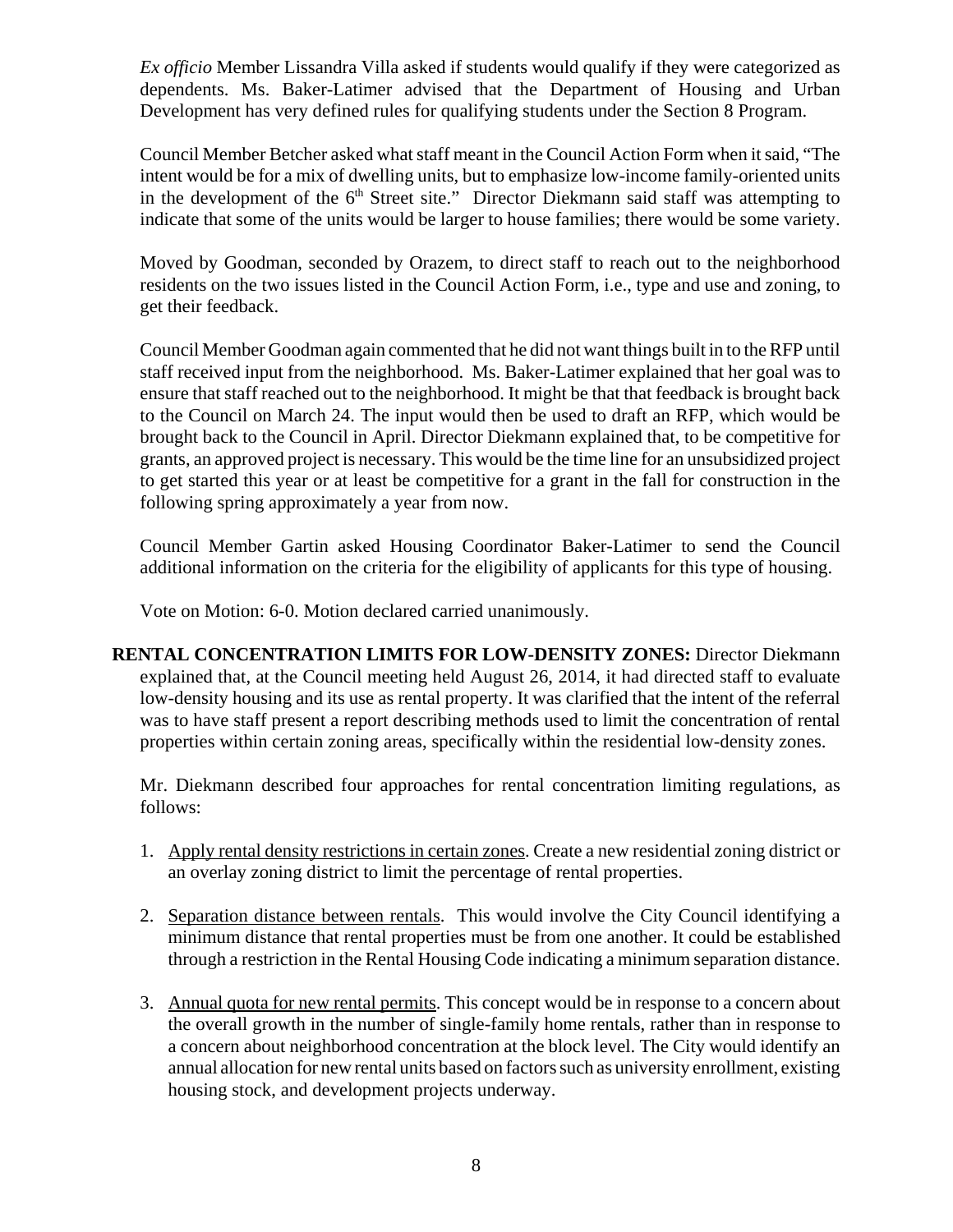4. Allow neighborhoods to petition for a rental-free zoning overlay. A group of property owners could be permitted to petition the City Council to create a rental restriction overlay district in their neighborhood.

Director Diekmann noted that the four options were different approaches to the issue of rental concentration. If Council believes that there are concerns about rental concentration and wants to further pursue creating an ordinance, Council will need to focus on specific issues and provide direction to staff on how to proceed. After that, staff would further refine a concept, consider additional information that may support a *Code* change, and prepare draft language for Council consideration.

Council Member Orazem indicated that it might be that what the Council is interested in is not rentals per se. He believed what the Council was wanting was to not allow the Low-Density Residential zone to be used for a complex made up of individual units called houses, but are basically design-build units, to be rented by three unrelated individuals. Mr. Orazem said he was somewhat disappointed when staff indicated that it would be a wrong approach to attempt to limit how many combined properties one could have in Low-Density Residential. Director Diekmann clarified that what staff was stating was that such a complex under the control of one legal entity would not work. Council Member Orazem felt that it would be an arbitrary designation of a particular neighborhood where property rights might be taken away from people who presumed that they had because their neighbor was allowed to do something that they are not allowed to do. Mr. Orazem believes that the Council wants to be cautious about removing property rights for residents. He thinks the Council wanted to not allow people to do something in Low Density Residential that it did not think was possible before. According to Mr. Orazem, there are some neighborhoods where the rental properties are the best kept properties, and the owner-occupied ones are not. Another issue voiced by Mr. Orazem was that, in a college town, where some residents go on sabbatical or leave for an extended period of time, if they are not in the "correct" neighborhood, they would not be allowed to rent out their house. That house then would have to stay vacant for that period of time. Mr. Orazem stated that he felt the Council's objective was to not allow purpose-built residential properties designed as a large combined rental unit.

Council Member Gartin said that he agreed with everything that Council Member Orazem had said. He added that Ames has a serious demand for rental housing, and he sees this as a vehicle that is only going to reduce the amount of rental housing and increase rents. Mr. Gartin indicated his strong reluctance to limiting rental units in single-family zones. Mr. Gartin asked if the Council was expected to provide direction on this. Mayor Campbell noted that the Council had referred this issue to staff to research; and that has now been done.

Mr. Orazem also believes that an unforeseen consequence would be that the City would be artificially raising the value of owner-occupied housing as rentals in some areas. That would actually increase the intensity of rentals in other neighborhoods, presumably farther away from where they would logically be placed. Council Member Betcher disagreed with Council Member Orazem, stating that her intent when making this referral to staff was to have healthy neighborhoods, and healthy neighborhoods are typically more mixed. Owner-occupied housing tends to mean more stable neighborhoods. She does not necessarily see pushing rentals into other neighborhoods as a bad thing. Ms. Betcher pointed out to Mr. Orazem that the ordinance allows short-term rental for various reasons. She referenced information contained in the Council Action Form on what is being done in other cities; perhaps what has been done elsewhere should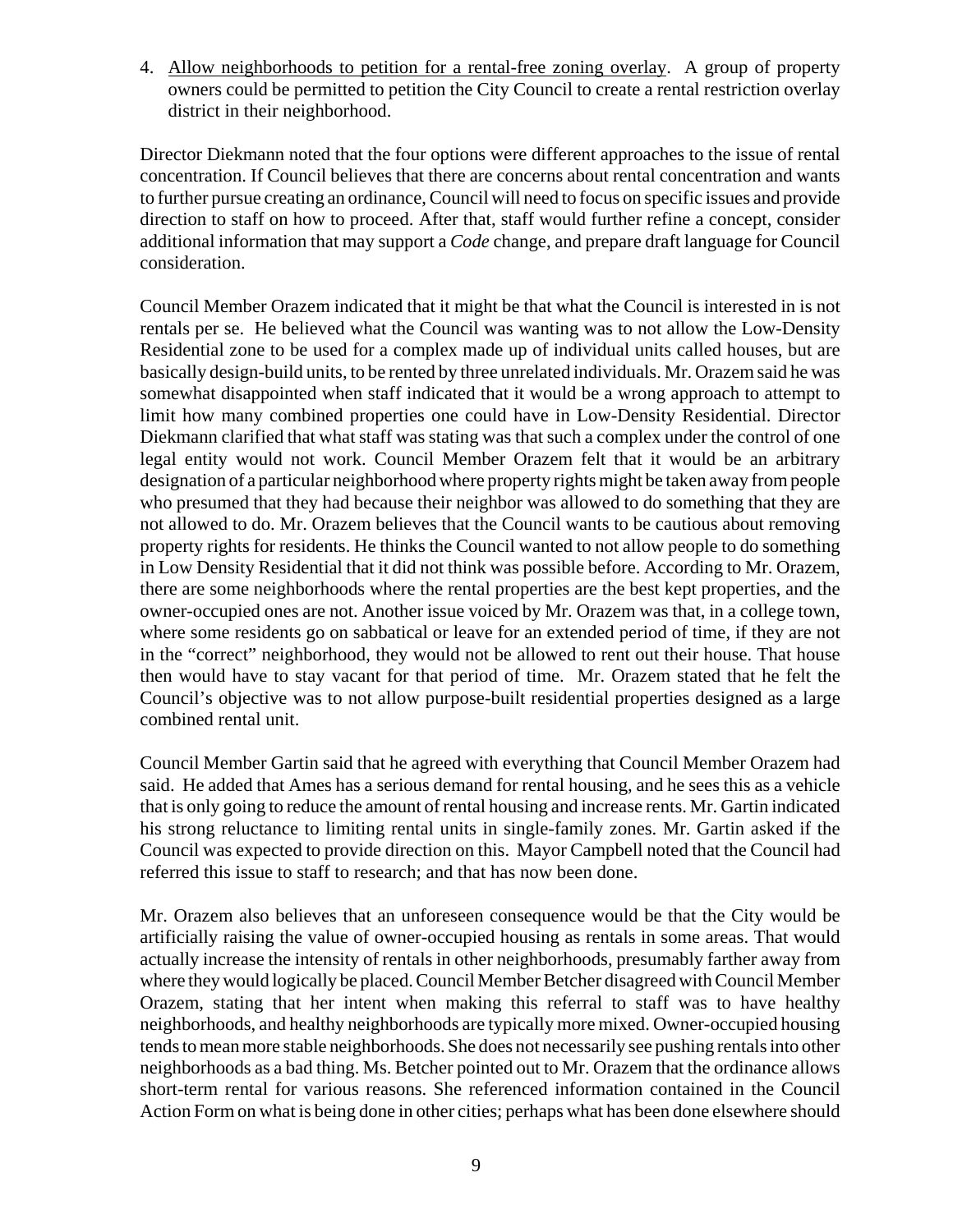be considered. Ms. Betcher indicated that she is not opposed to rental housing in low-density neighborhoods; however, it becomes an issue if many or most of the affordable rentals in neighborhoods are being taken by students. She commented that she is very concerned about what is going on regarding occupancy limits at the Statehouse. If there is an overturning of the ability of localities to zone as they see fit and limit occupancy, the rental houses that Ames already has could see a large growth in population. If that is the case, one of the options proposed by staff might help the City limit the number of people that live in low-density neighborhoods.

Mayor Campbell gave an update on occupancy limits that is being considered by the legislators. She said that there is a great likelihood that the bill will pass and not allow occupancy of rental units to be limited.

Council Member Orazem offered that if there was a value to the option of converting property from owner-occupied to rental property, and then you make it so that your ability to exercise that is going to be limited, you will lock in virtually all existing rentals as rentals in perpetuity. Property owners would not want to risk not renting it out and then losing that option. He commented that if the objective is to limit the number of rental properties, none of the options would work. It is his opinion that the Council's intent was to try to prevent the use of available lots for the purpose of effectively building a very large complex. Mr. Orazem believes that if this passes, it would increase the pressure on existing rentals to get larger. He anticipated that existing rentals would be converting back to owner-occupied because there is a demand for owner-occupied and because they are being out-competed by more modern rental alternatives. According to Mr. Orazem, within a year, Ames will be close to meeting the number of new beds that will be added in terms of the number of new population. Also, for that reason, Mr. Orazem believes that conversion back to owner-occupied would occur.

Council Member Goodman contended that there is no data to support what Mr. Orazem was stating. Mr. Orazem noted that population has been being added at a very rapid rate. He asked how many beds were forecast to come on within the next year. Mr. Goodman commented that Ames has been turning owner-occupied housing into rental housing at an alarming rate for years, and he doesn't see that this would all of a sudden change. Mr. Goodman alleged that the number of revenue streams you can put into a house directly increases the price of property. Mr. Orazem stated that he agreed with that point. Council Member Goodman believes that when a person sees what market rates are for rentals, they will multiply that number by 3. They will then see if that number will cash-flow with insurance and property taxes. If it can, they might make that investment.

Council Member Orazem noted that he does not see this as being about students; it is about independent adults. It was alleged by Mr. Goodman that if the City does nothing, and the legislation being proposed at the state level passes, the number of people living in rental housing will go up 60% overnight. Council Members Nelson and Orazem disagreed, stating that there will be more concentration in some areas and less concentration in others.

Council Member Betcher pointed out that there are ordinances that very specifically target students. The four approaches presented by staff do not do that. She wants to find a way to have rental properties available, but she does not want them to overtake permanent residences.

Ms. Villa commented that a healthy environment is not one that excludes students.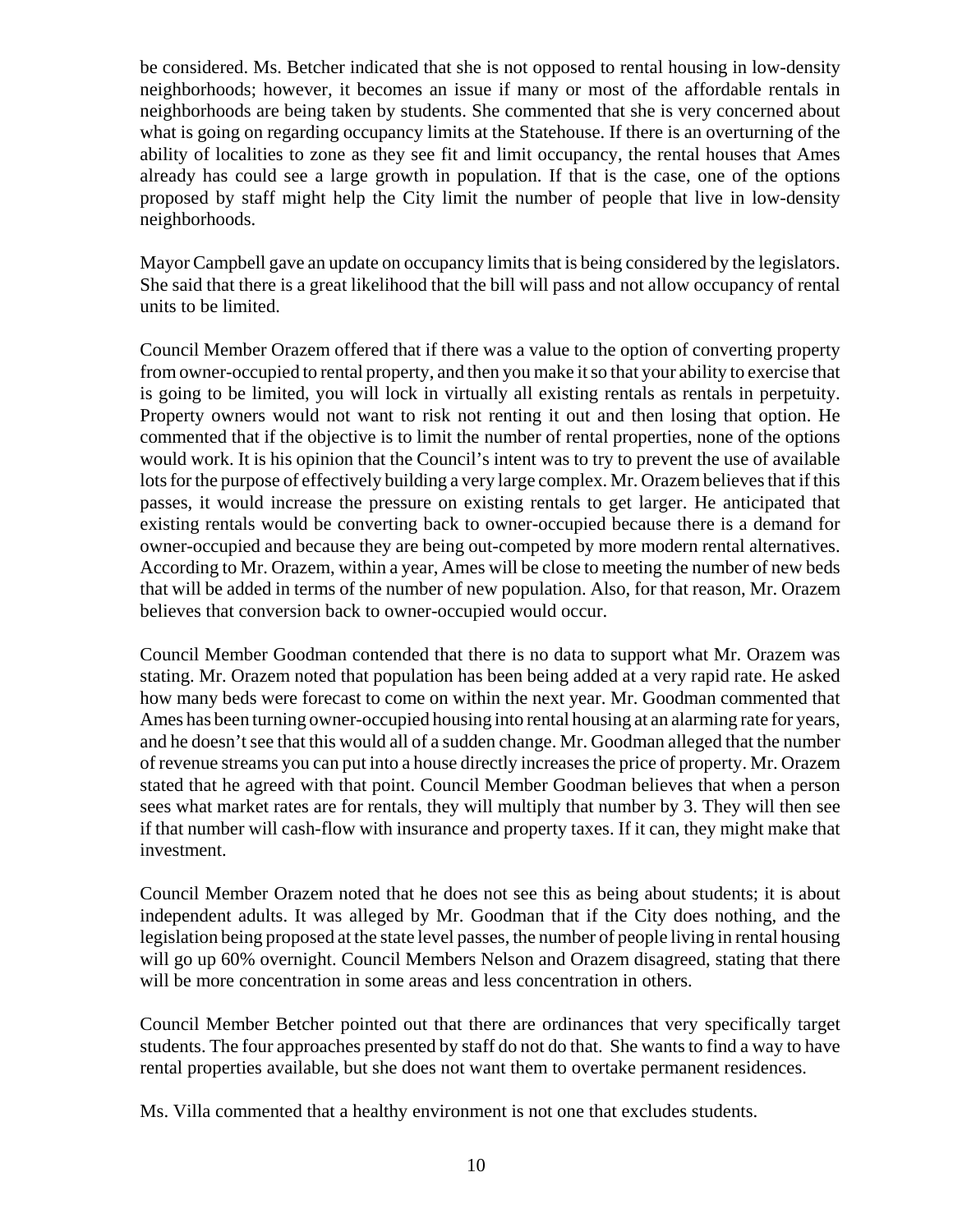Mr. Goodman said he would like the Council to get options on maintaining the status quo in anticipation that the Legislature passes something that takes away the City's ability to limit occupancy. Assistant City Manager Kindred shared that, if the legislation passes, it would have an effective date of January 1, 2016.

Council Member Orazem said that he wants to know what the City's options are for using the Rental Code to regulate. A second possibility might be to have a mechanism that prevents the consolidation of properties for the purpose of building an apartment "complex" made up of single-family homes. Mr. Orazem reiterated that the total amount of rental dollars will fall (the total value will decrease for rental properties) if the numbers of rental properties increase. Director Diekmann asked if Mr. Orazem was asking if there was a mechanism to control the concentration of ownership of rental units in a geographic area. Council Member Orazem replied that it was. Mr. Orazem reiterated that the regulations should be included in the Rental Code; the Rental Code would be the regulator.

Mayor Campbell noted that some of this is predicated on what occurs in the Legislature; that information will be known soon. In the meantime, the Mayor urged people to contact their legislators to convey their thoughts about this issue.

Council Member Betcher said that she would like to eliminate the option to allow neighborhoods to petition for a rental-free zoning overlay.

**RIGHT-OF-WAY INFRASTRUCTURE IMPROVEMENTS:** Planner Charlie Kuester recalled that the Council had directed staff on January 28, 2014, to research and prepare amendments to the *Municipal Code* to require the installation of missing infrastructure at the time of site plan review and approval. Amendments were directed to address only commercial, industrial, and medium- and high-density residential development; they are not intended to apply to singlefamily or two-family homes. According to Mr. Kuester, staff had contacted other cities to see what they require. He shared the information that staff had received.

Mr. Kuester told the Council that staff was seeking direction on three issues to begin preparation of text amendments, as follows:

- 1. What type of infrastructure should be installed at the time of development by the developer
- 2. What level of development or redevelopment should trigger the installation of right-of-way improvements
- 3. What additional changes to standards for infrastructure of sidewalks, shared use paths, street lights should be implemented to improve subdivision regulations and ensure appropriate infrastructure installation

Options under each issue were defined by Mr. Kuester.

According to Mr. Kuester, staff had identified approximately 3,200 properties of all types that lack sidewalks in the City. Of those properties, there are about 400 individual properties in commercial, industrial, and high-density residential districts that are lacking sidewalks. Staff had used the basis of 400 property owners for a mailing inviting participation in an outreach meeting. That meeting was held on February 5, 2015, with 24 members of the public present.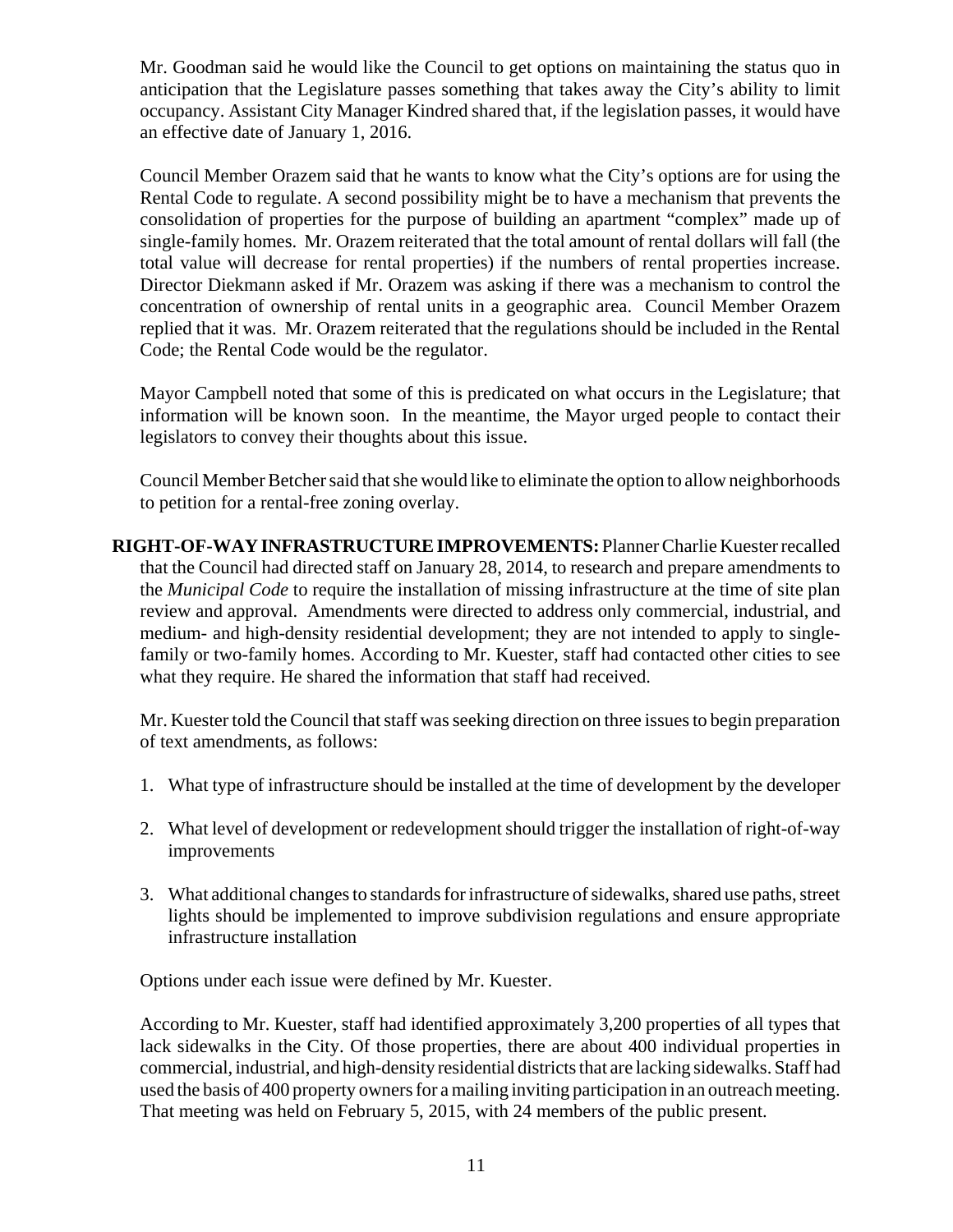Tony McFarland, 1618 Top-O-Hollow Road, Ames, representing the Ames Rental Association, expressed concerns and questions as they pertain to existing rentals. On behalf of the Association, he asked if the City had conducted any type of survey to determine the desire for sidewalks. He referenced a survey that had been done in 2005 to determine how much sidewalks would be used along Grand Avenue; that survey had indicated that sidewalks were not needed. Mr. McFarland also stated that the Ames Rental Association would be in favor of installing more sidewalks if there was a safety issue. Mr. McFarland recalled that the City Council had decided to abandon the idea due to disinterest. It was asked by Mr. McFarland why it was being brought up again. Mr. Kuester explained what was currently required by the *Municipal Code* and what staff was trying to remedy inconsistency. Mr. McFarland asked what the trigger was that would require the installation of infrastructure. Director Diekmann stated that investment or reinvestment in the area would be the trigger (new development and/or substantial additions). Mr. McFarland commented that it needed to be determined if the City were addressing a real problem or a possible problem.

Council Member Orazem asked if there was a way to assess the relative public good and to determine the priority areas in those areas where there are gaps. Mr. Diekmann stated that none of the possible text amendments in question would proactively require anyone to install infrastructure unless investment or reinvestment in the property was to occur.

Council Member Gartin commented that he would like to start by requiring sidewalks and shared-use paths.

Discussion ensued about deferring the sidewalk requirement versus waiving the requirement. Director Diekmann noted the distinction that if there should never be a sidewalk at a particular location, Council could waive the requirement. The deferral means that, at some point in the future, sidewalks have to be installed. Traditionally, Council does not waive the requirement; it defers it with no expectation of when the sidewalk is actually going to be installed.

Mayor Campbell asked for a motion dealing with Issue 1: What deficient infrastructure should be installed.

Moved by Gartin, seconded by Goodman, to require the installation of sidewalks, shared use paths, street lights, and dedication of needed right-of-way or easements. Vote on Motion:6-0. Motion declared carried unanimously.

Council Member Corrieri commented that she felt street paving was essential. Director Diekmann replied that the difference is that there is a means of access to the properties now even if it is not paved. However, without sidewalks, there is no pedestrian access. Council Member Goodman recalled former cases that had come before the Council where there are streets with small segments of gravel; the residents want less dust, but don't want to pay thousands of dollars. If all paved streets are desired, it might be most reasonable to have it done if a large investment is being made.

Moved by Corrieri, seconded by Orazem, to amend the motion to include street paving. Vote on Amendment: 6-0. Motion declared carried unanimously. Vote on Motion, as Amended: 6-0. Motion declared carried unanimously.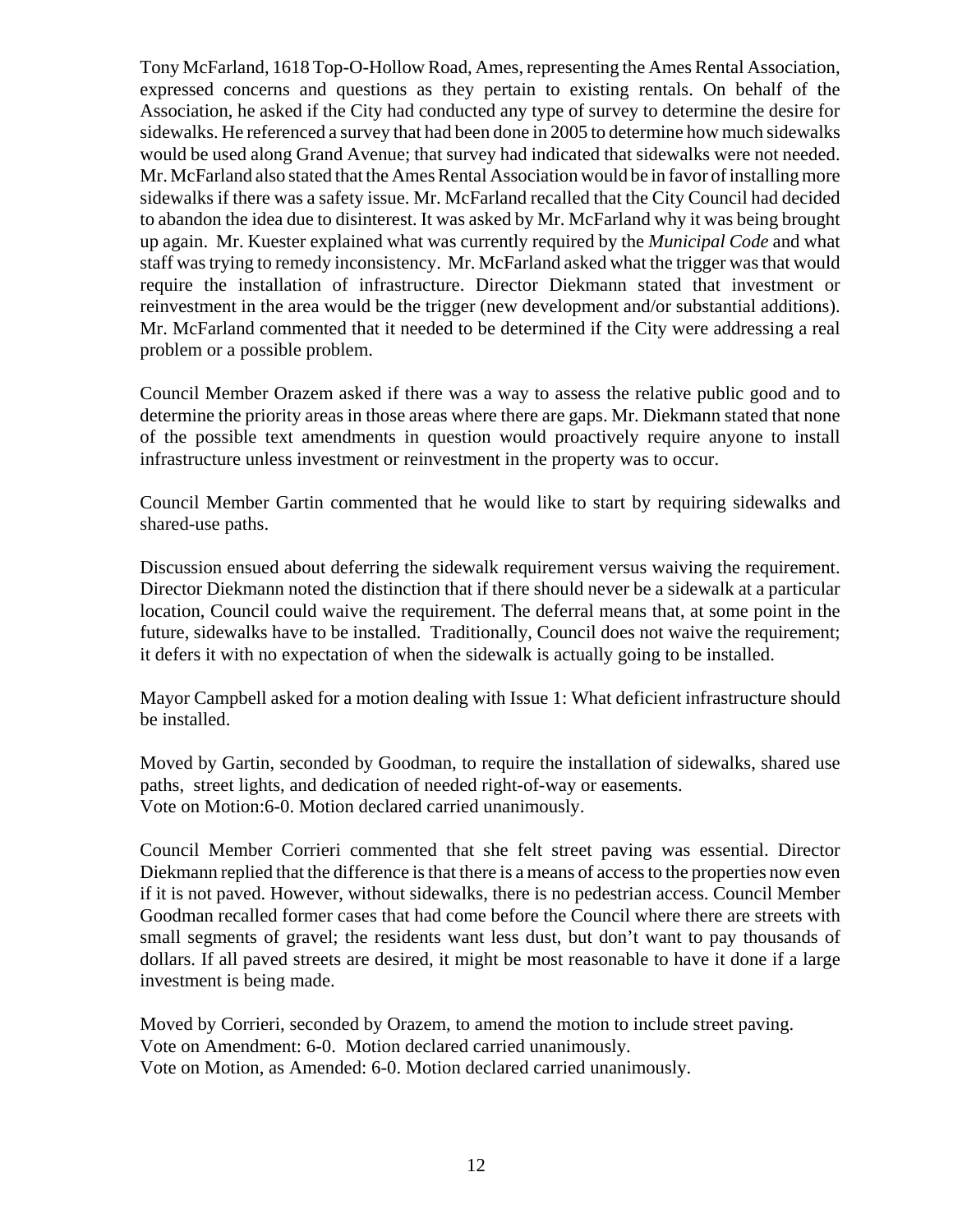Director Diekmann answered the question posed by Council Member Goodman stating that single-family homes or low-density zoning areas would not be subject to these issues, e.g., if a person constructs an addition to his or her home, a sidewalk would not be triggered.

Mayor Campbell asked for a motion regarding Issue 2: What should trigger the installation of ROW improvements.

Council Member Goodman asked to know the definition of *substantial* when it refers to a building addition. Planner Kuester stated that it could be a 25% increase in floor area or improvements valued at 50% or more of the building. Director Diekmann added that staff is going to work on that substantial threshold; it is not absolute at this time that it is 25% or 50%. He said that what staff needs now is guidance from the Council as to what would trigger the installation of ROW improvements. Staff will also get feedback about the *substantial* threshold when a draft ordinance is created.

Moved by Goodman, seconded by Corrieri, that the installation of right-of-way improvements be triggered by new construction or redevelopment of a principle building and by substantial building addition in square footage or valuation.

Council Member Gartin asked if any of the 24 people attending the outreach meeting had comments about the trigger. Planner Kuester said he did not remember any comments that had been made about that in particular; most people were just concerned about the increased cost of development. Mr. Gartin said he did not want additional requirements to be a deterrent to people improving their property.

Vote on Motion: 6-0. Motion declared carried unanimously.

Direction on Issue 3 by the Council was asked for by Mayor Campbell.

Director Diekmann advised that Issue 3 consists of individual improvement requirements. These would be inserted into the Subdivision Code and into any other improvement ordinance that relates to Issue 1 and Issue 2. Issue 3 would be incremental expansions or enhancements to existing infrastructure standards.

Council Member Betcher asked if it would be possible to ensure that, if a new shared use path or sidewalk were to be required, it match the dimensions of anything that it is next to. She said that she had heard complaints about the width of the shared use path over Squaw Creek; it narrows considerably when it meets the sidewalk farther down Duff. Mr. Diekmann said that because shared use paths were not required, it is just a four-foot sidewalk.

Moved by Goodman, seconded by Orazem, to require street lights on arterial street frontages of a development site and to require new street lights to be LED.

Council Member Corrieri asked staff to address ADA requirements with sidewalks and the current issue with that. Director Diekmann said it becomes an issue when sidewalks are not required on both sides of the street because you have to be able to safely cross the intersection. The width at five feet means that there is not a need for turnaround areas; it is considered adequate. The five-foot width is also more convenient for more than one person walking on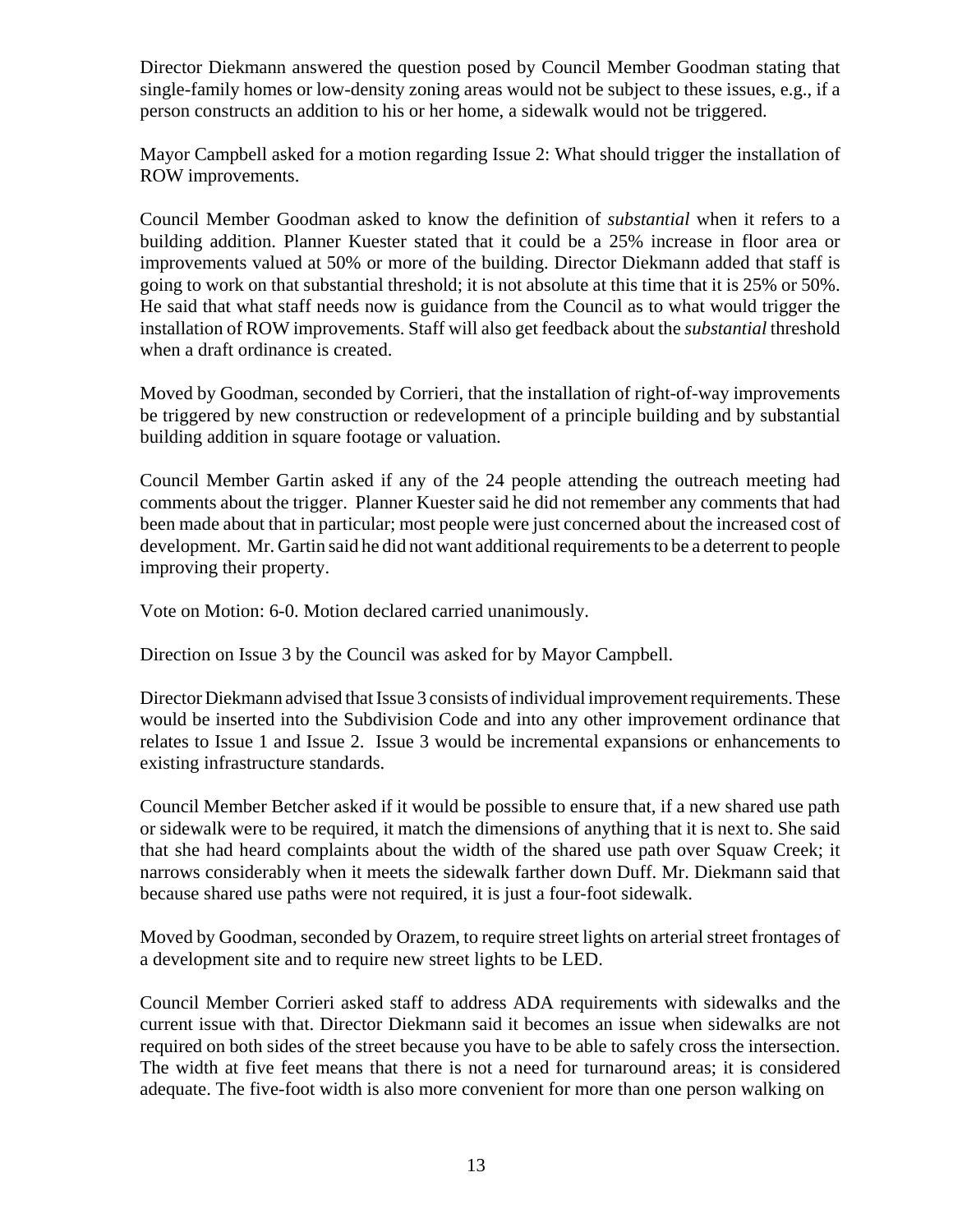the sidewalk. This presents an issue in industrial areas when sidewalks are only required on one side.

Vote on Motion: 5-1. Voting aye: Betcher, Corrieri, Gartin, Goodman, Orazem. Voting nay: Nelson. Motion declared carried.

Moved by Corrieri, seconded by Betcher, to require sidewalks on both sides of streets in all zoning districts as well as increase them to five feet in width to assist with ADA issues and to have complete streets and connectivity.

Council Member Orazem commented that he did not believe sidewalks should be required on both sides of a street in the Industrial zoning district. If that motion passes, it would mean that there would be more sidewalks leading to nowhere. Mr. Diekmann said that is the complete street argument: "Are you going to foster use by installing infrastructure." Mr. Orazem said that he would rather have one complete sidewalk on one side of the street than two incomplete sidewalks on both sides of the street. He suggested that, if there is no chance that a sidewalk will ever be complete in an area, in lieu of building a sidewalk in front of one property, the owner would help fill in some of the orphan stretches of sidewalk on a priority path. To him, that would do more public good than a stretch of sidewalk with nothing on either side of it.

Vote on Motion: 3-3. Voting aye: Betcher, Corrieri, Goodman. Voting nay: Gartin, Nelson, Orazem. Mayor Campbell voted aye to break the tie. Motion declared carried.

The meeting recessed at 10:10 p.m. and reconvened at 10:10 p.m.

**HEARING ON REZONING PROPERTY AT 710 SOUTH DUFF AVENUE:** Planner Kuester advised that U-Haul had acquired the property at 710 South Duff Avenue. The Planning and Zoning Commission, at its meeting held on January 21, 2015, had recommended approval by a 5-1 vote. At the time of site plan approval, legal access to the site must be acquired.

Mayor Campbell opened the public hearing.

Randy Dixon, President of U-Haul Company of Iowa, was present. After being questioned by Council Member Gartin, Mr. Dixon advised that legal access to the property will probably be gained via the existing easement.

Harry Wolf, 3101 Ingersoll, Des Moines, Iowa, said he was a representative of Buyers Realty, which manages property for Boston Commons. Mr. Wolf referenced the letter from the Hogan law Office be made part of the record.

No one else came forward to speak, and the Mayor closed the hearing.

Moved by Goodman, seconded by Nelson, to pass on first reading an ordinance rezoning property at 710 South Duff Avenue from Agricultural (A) to Highway-Oriented Commercial (HOC).

Roll Call Vote: 6-0. Motion declared carried unanimously.

**HEARING ON VACATION OF STORM WATER RETENTION EASEMENT IN PATIO HOMES WEST:** Civil Engineer Eric Cowles said staff had recommended that a minimum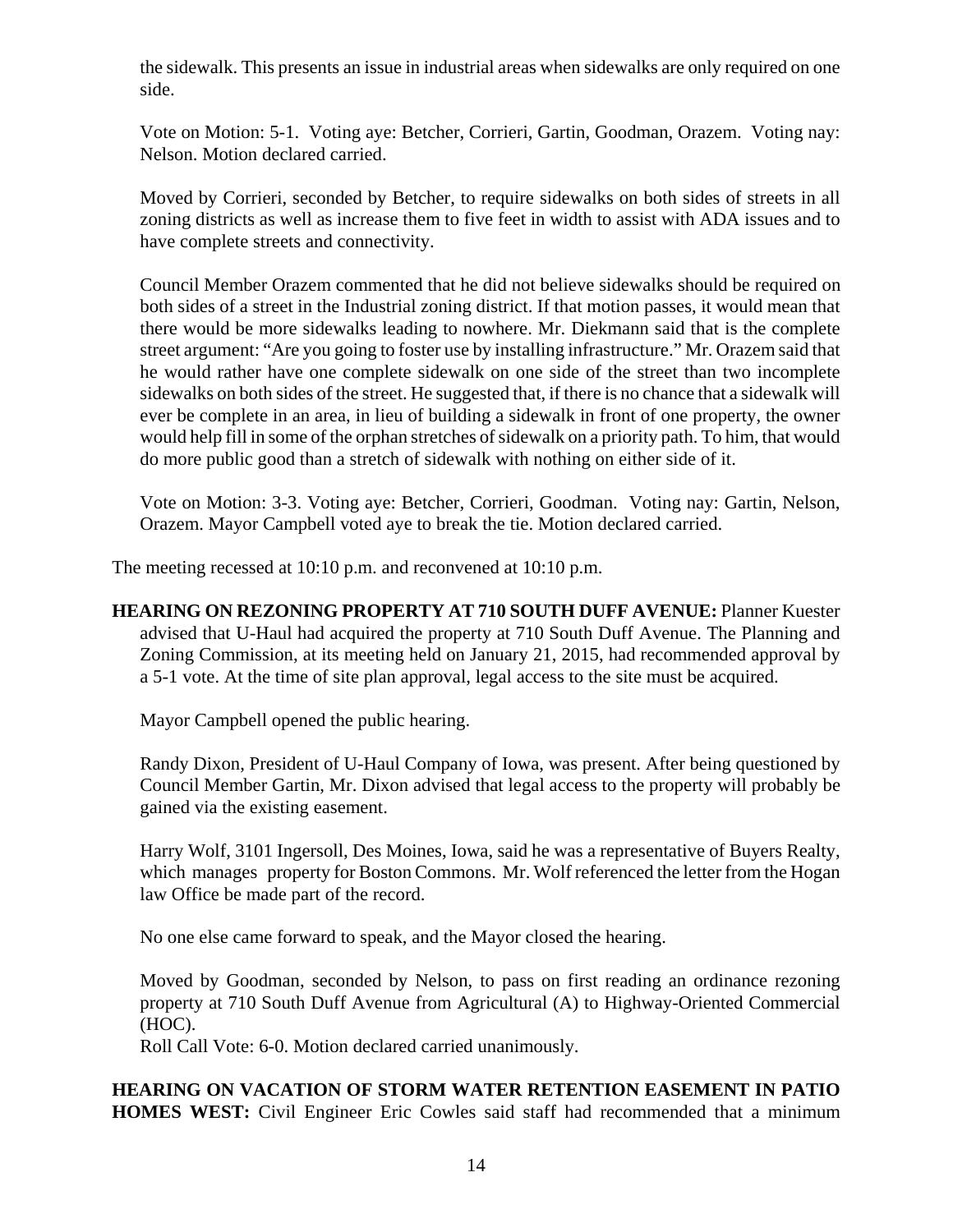protective elevation three feet above the 100-year ponding elevation be established to protect new openings. He advised that, if Council felt the same way, the easement would need to be modified. In that case, the hearing would need to be continued.

The public hearing was opened by Mayor Campbell.

Moved by Goodman, seconded by Corrieri, to continue the hearing and direct staff to work with the Legal Department and land owners to determine the best means to adopt a flood protection recommendation of 3' above the 100-year storm storage limits for any newly constructed structures adjacent to the new easement area and modify the storm water retention easement to allow for the flood protection recommendation.

Vote on Motion: 6-0. Motion declared carried unanimously.

**HEARING ON VACATION OF SURFACE WATER FLOWAGE EASEMENT AND STORM SEWER EASEMENT AT 5328 TABOR DRIVE:** Mayor Campbell opened the public hearing and closed same after no one came forward to speak.

Moved by Nelson, seconded by Goodman, to adopt RESOLUTION NO. 15-107 approving vacation of a Surface Water Flowage Easement and Storm Sewer Easement at 5328 Tabor Drive. Roll Call Vote: 6-0. Resolution declared adopted unanimously, signed by the Mayor, and hereby made a portion of these Minutes.

**HEARING ON GT1 RETURN TO SERVICE PROJECT:** The hearing was opened by the Mayor. There was no one requesting to speak, and the hearing was closed. No further action was taken on this item, since the Council had, during a Special Meeting, revised the bid due date and set a new date for the public hearing and award.

**HEARING ON WATER POLLUTION CONTROL FACILITY SCREW PUMP REPAINTING & DRIVE REPLACEMENT:** The public hearing was opened by Mayor Campbell. She closed same after no one came forward to speak.

Moved by Corrieri, seconded by Betcher, to adopt RESOLUTION NO. 15-108 approving final plans and specifications and awarding a contract to Woodruff Construction of Ames, Iowa, in the amount of \$276,700.

Roll Call Vote: 6-0. Resolution declared adopted unanimously, signed by the Mayor, and hereby made a portion of these Minutes.

**HEARING ON WATER TREATMENT PLANT - CONTRACT 1:** Mayor Campbell opened the hearing and closed it as no requested to speak.

Moved by Nelson, seconded by Betcher, to accept the report of bids. Vote on Motion: 6-0. Motion declared carried unanimously.

#### **HEARING ON BOILER TUBE SPRAY COATING AND RELATED SERVICES AND SUPPLIES FOR ELECTRIC SERVICES:** The Mayor opened the public hearing. No one came asked to speak, and the hearing was closed.

Moved by Goodman, seconded by Corrieri, to accept the report of bids. Vote on Motion: 6-0. Motion declared carried unanimously.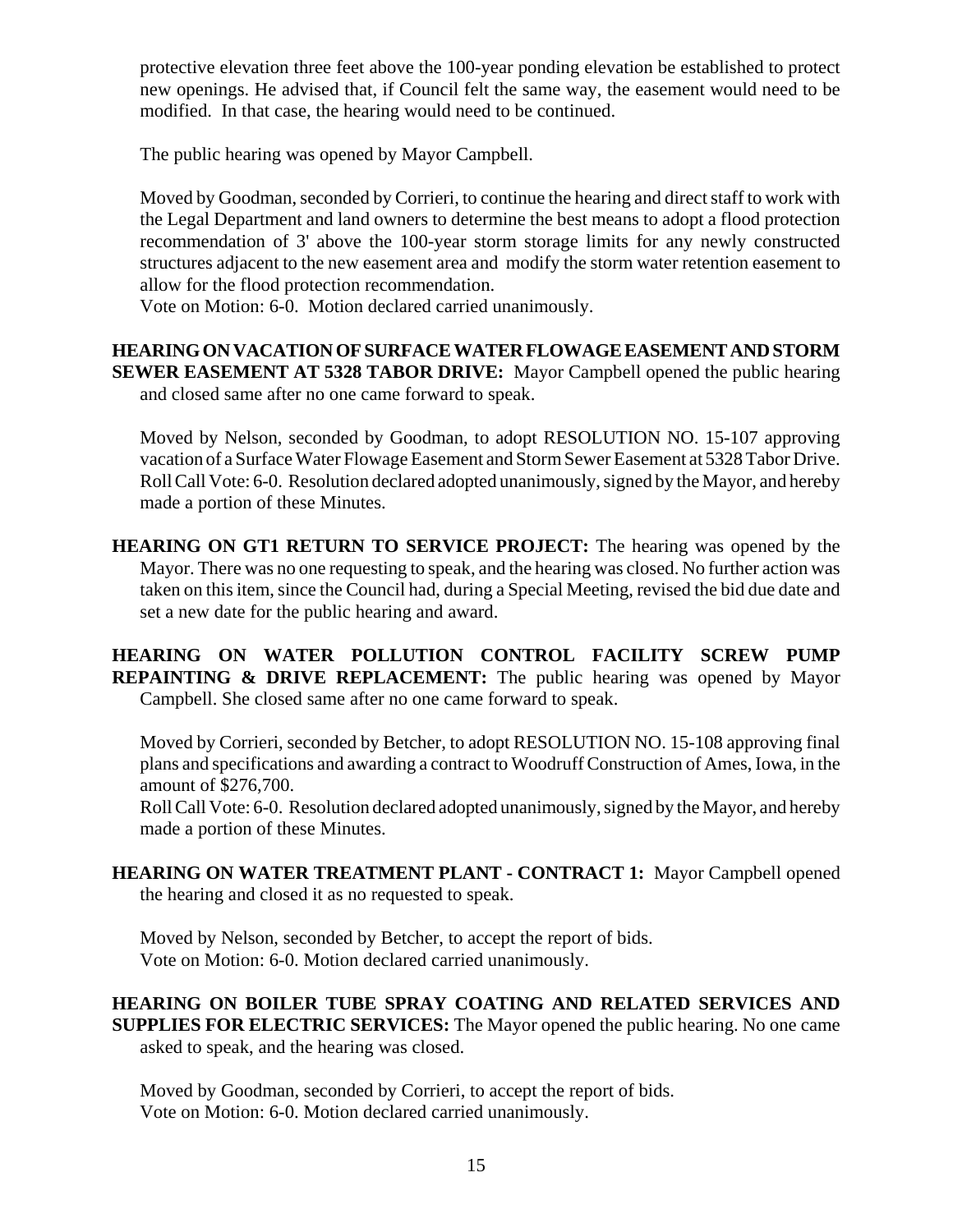#### **HEARING ON SCAFFOLDING AND RELATED SERVICES AND SUPPLIES FOR ELECTRIC SERVICES:** Assistant Electric Services Director Trower reported that only one bid had been received, and it was determined to be non-responsive.

The hearing was opened by Mayor Campbell. There being no one wishing to speak, the hearing was closed.

Moved by Nelson, seconded by Betcher, to accept the report of bids and direct staff to re-bid the project at a later date.

Vote on Motion: 6-0. Motion declared carried unanimously.

# **HEARING ON UNDERGROUND TRENCHING FOR ELECTRIC SERVICES:** Mayor Campbell opened the hearing. She closed same when no one asked to speak.

Moved by Goodman, seconded by Nelson, to adopt RESOLUTION NO. 15-109 approving final plans and specifications and awarding a primary contract to Ames Trenching & Excavating, Inc., of Ames, Iowa, for hourly rates and unit prices bid, in an amount not to exceed \$112,500. Roll Call Vote: 6-0. Resolution declared adopted unanimously, signed by the Mayor, and hereby made a portion of these Minutes.

Moved by Goodman, seconded by Nelson, to adopt RESOLUTION NO. 15-110 approving final plans and specifications and awarding a secondary contract to Communication Technologies of Des Moines, Iowa, for hourly rates and unit prices bid, in an amount not to exceed \$37,500. Roll Call Vote: 6-0. Resolution declared adopted unanimously, signed by the Mayor, and hereby made a portion of these Minutes.

## **HEARING ON 2011/12 ASPHALT STREET PAVING IMPROVEMENTS PROGRAM (IRONWOOD COURT):** The public hearing was opened by the Mayor. No one came forward to speak, and the Mayor closed the hearing.

Moved by Betcher, seconded by Corrieri, to adopt RESOLUTION NO. 15-111 final plans and specifications and awarding a contract to Manatt's, Inc., of Ames, Iowa, in the amount of \$231,170.71.

Roll Call Vote: 6-0. Resolution declared adopted unanimously, signed by the Mayor, and hereby made a portion of these Minutes.

# **HEARING ON 2012/13 CONCRETE PAVEMENT IMPROVEMENTS #2 (SOUTHEAST 5TH**

**STREET):** Mayor Campbell opened the hearing. The hearing was closed as there was no one who requested to speak.

Moved by Corrieri, seconded by Gartin, to adopt RESOLUTION NO. 15-112 approving final plans and specifications and awarding a contract to Synergy Contracting, LLC, of Bondurant, Iowa, in the amount of \$346,070.15.

Roll Call Vote: 6-0. Resolution declared adopted unanimously, signed by the Mayor, and hereby made a portion of these Minutes.

# **HEARING ON 2014/15 CONCRETE PAVEMENT IMPROVEMENTS #2 (RIDGEWOOD**

**AVENUE, 9TH STREET, AND PARK WAY):** The public hearing was opened by Mayor Campbell. No one asked to speak, and the Mayor closed the hearing.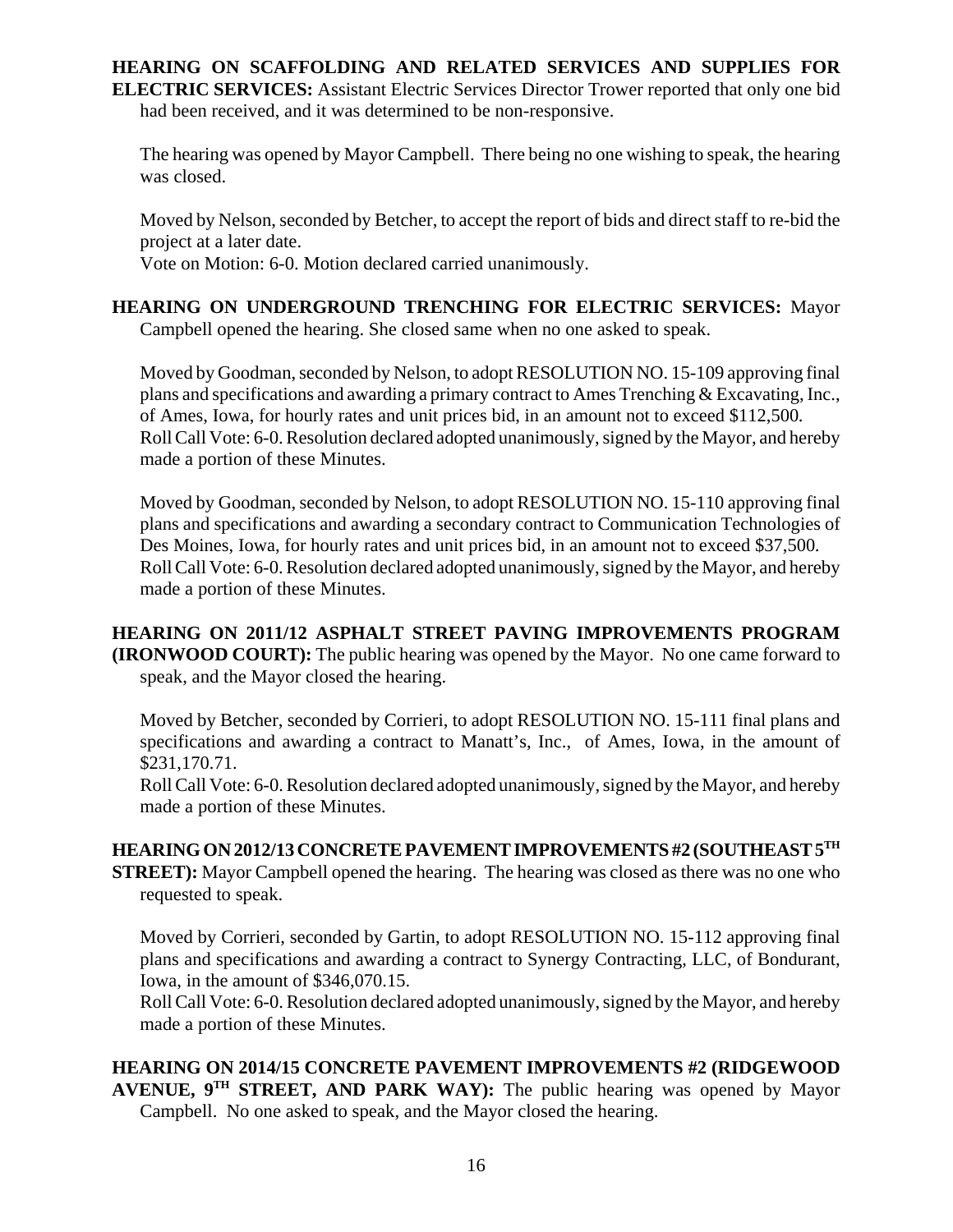Moved by Goodman, seconded by Corrieri, to adopt RESOLUTION NO. 15-106 approving final plans and specifications and awarding a contract to Keller Excavating, LLC, of Boone, Iowa, in the amount of \$1,264,261.

Roll Call Vote: 6-0. Resolution declared adopted unanimously, signed by the Mayor, and hereby made a portion of these Minutes.

**LITTERING ORDINANCE:** Police Chief Chuck Cychosz recalled that in September 2014, a staff report was presented to the City Council outlining gaps in the current littering ordinance. Staff was then directed to prepare a revision to the Ordinance to address types of discarded materials and common types of locations where that problem exists. Chief Cychosz explained that the proposed ordinance was developed after reviewing the issues. It incorporates language from state law and model ordinances.

At the inquiry of Council Member Gartin, Chief Cychosz answered that the proposed Ordinance does not solve the issue of trash cans being left too close to the road. City Manager Schainker said he believed that that issue was being dealt with by a separate referral made by the Council to staff.

Council Member Gartin asked about grass clippings on the sidewalk after mowing. Council Member Goodman offered an explanation that the verb *discarded* could be defined differently when mowing versus dumping a pile of grass clippings. Mr. Gartin explained that he wants to ensure that the Ordinance be very clear for the public as well as for those who will be in charge of enforcing it.

Moved by Goodman, seconded by Corrieri, to pass on first reading the Littering Ordinance. Roll Call Vote: 6-0. Motion declared carried unanimously.

**2014** *NATIONAL ELECTRIC CODE***:** Moved by Goodman, seconded by Corrieri, to pass on second reading the 2014 *National Electric Code*, with local edits. Roll Call Vote: 6-0. Motion declared carried unanimously.

**ORDINANCE ESTABLISHING 517 LINCOLN WAY URBAN REVITALIZATION AREA:** Moved by Corrieri, seconded by Betcher, to pass on third reading and adopt ORDINANCE NO. 4209 establishing the 517 Lincoln Way Urban Revitalization Area. Roll Call Vote: 6-0. Ordinance declared adopted unanimously, signed by the Mayor, and hereby made a portion of these Minutes.

**COUNCIL COMMENTS:** Moved by Goodman, seconded by Betcher, to refer to staff the letter from the Story County Prevention Policy Board dated February 18, 2015, pertaining to the ban on the use of Electronic Nicotine Delivery Systems (ENDS) and other vaping devices in all public spaces to come back on a future agenda to discuss whether or not Council has any interest in creating an ordinance to regulate this.

*Ex officio* Member Villa advised that the Government of Student Body Senate passed this ban on Iowa State University's Campus.

Council Member Gartin noted that he had already referred this to staff a few months ago. He recalled that George Belitsos from Youth and Shelter Services had sent a memo to the City Council. City Manager Schainker recollected that the Council had requested a memo from the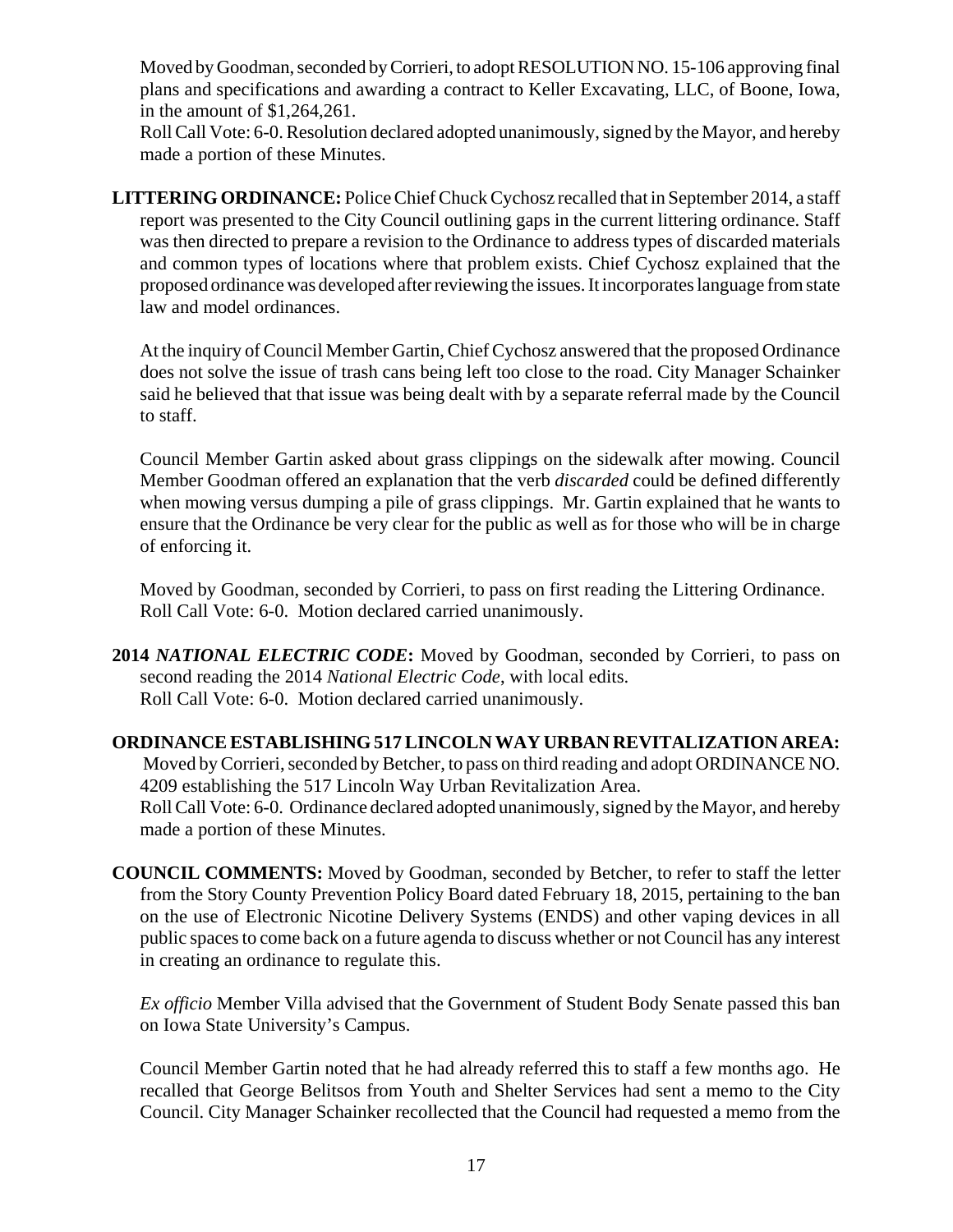Police Department. Management Analyst Brian Phillips replied that the referral of the letter from George Belitsos was regarding the enforceability of such an ordinance, not necessarily other policy considerations; it was very limited in its scope.

Motion withdrawn.

Moved by Goodman, seconded by Betcher, to look at whether there is interest in an ordinance that would regulate ENDS when the report on enforceability is finished.

Council Member Orazem pointed out that the City's Smoking Ordinance had been ruled unconstitutional; therefore, he is not sure what the City can do until it is known if there is a different constitutional angle on an ordinance regulating ENDS.

Police Chief Chuck Cychosz stated that he was working on the first referral. He noted that he was focusing, in particular, on the way the state implemented its ordinance because enforcement authority is given to the Iowa Department of Public Health and then delegated to municipal government in different ways. Chief Cychosz advised that he has a call into the Story County Prevention Policy Board to get its input on why this would be important at the local level and what kind of public education might be appropriate to parallel some sort of enforcement application.

Vote on Motion: 5-1. Voting aye: Betcher, Corrieri, Gartin, Goodman, Nelson. Voting nay: Orazem. Motion declared carried.

Council Member Goodman pointed out that the Ames Redemption Center had recently closed. He had heard from several persons in the community, especially small businesses, that the services formerly offered at the Redemption Center are needed.

Moved by Goodman, seconded by Gartin, to ask staff to look at how someone could provide this service in the community as an alternative to the Resource Recovery.

City Manager Schainker asked for clarification, specifically, if Mr. Goodman was asking the City to determine how someone could provide the service. Mr. Goodman said he meant "us or someone." He commented that there was a service that people were utilizing that is now gone and the market is not providing. Mr. Goodman stated that he believes there is a value to the service, and if the market is not going to provide it, the City should consider how it could be involved in ensuring that it continues to exist.

Mayor Campbell pointed out that the Redemption Center had a lot more than bottles and cans. Mr. Goodman acknowledged that; he said that was the biggest reason why the City would have an interest in ensuring that there is an opportunity to take that out of the waste stream. City Manager Schainker asked if Mr. Goodman was referring to bottles, glass, or cans. Council Member Goodman clarified that he wanted staff to look at the services formerly provided by the Ames Redemption Center to its customers to see if the City could be involved in ensuring their continuation.

Council Member Betcher said she was trying to get a sense as to whom this would be referred. She asked if this was a Resource Recovery Plant referral or a Sustainability Coordinator Merry Rankin-type of referral.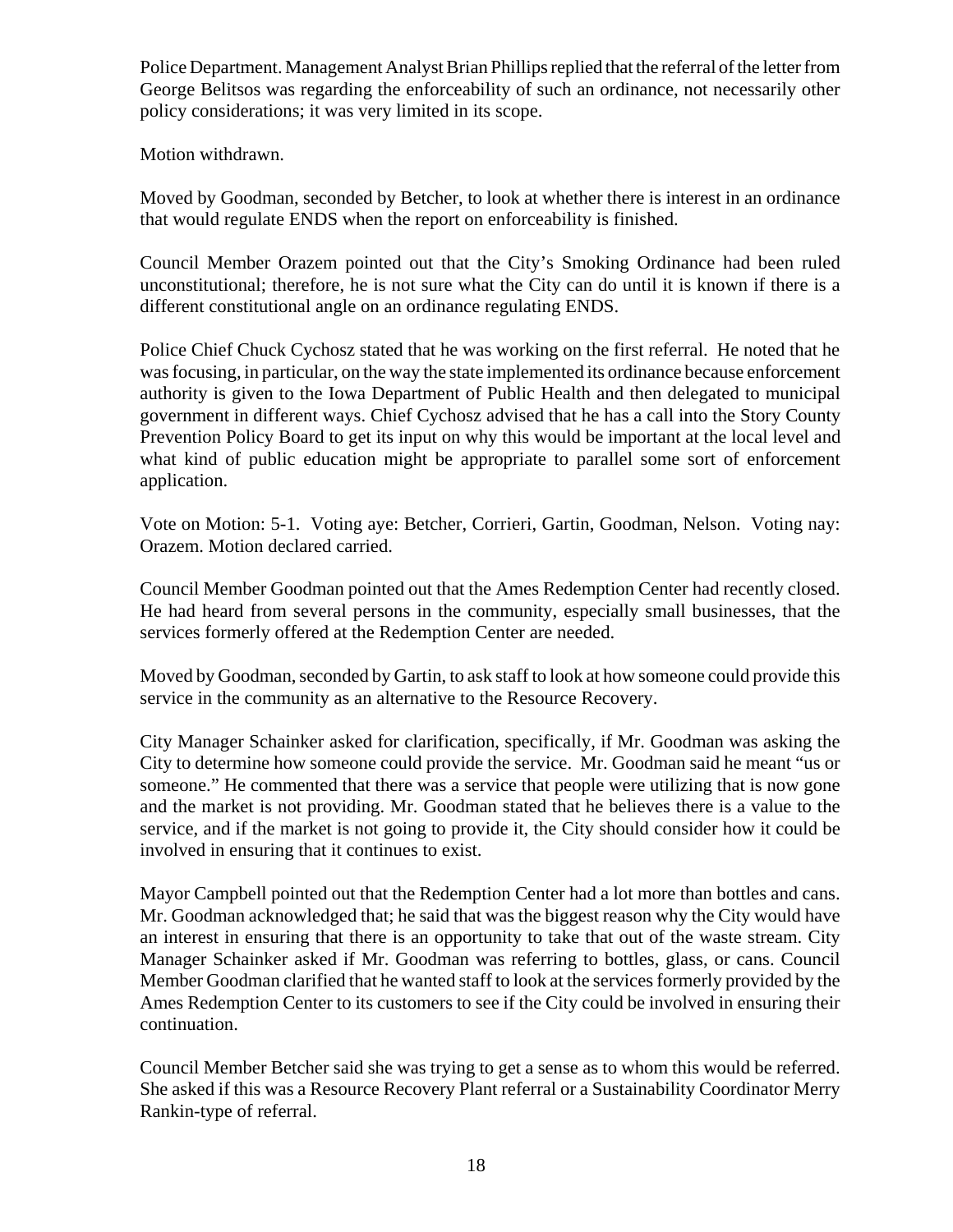The Mayor asked Mr. Goodman if he were asking staff to look for someone who would continue the business. Council Member Nelson questioned whether Mr. Goodman was asking staff to look at what other communities could potentially be doing. Council Member Goodman said that he just wanted to ensure the service continues – it could be the City, it could be a third party, it could be in collaboration with Iowa State University (ISU), it could be Resource Recovery, the idea could come from other communities. He said he believes it is a reasonable service to expect in 2015.

Council Member Orazem asked if this would be primarily for businesses that aggregate a lot of bottles. Mr. Goodman replied that it would be for a diverse user group. Understanding the user group would be a piece of information to be gleaned. He reiterated that a service that had been valued by some people had disappeared from the community, and the market is not providing it; so he would like to look to the City to take a role in ensuring the service's continued existence.

Council Member Gartin said he had seconded the motion because he felt it was worth looking at.

Council Member Orazem offered his opinion that the largest producer of recyclables would be the University. If it has a redemption mechanism in place, perhaps the City could tap into its service. Council Member Betcher advised that ISU does not have a redemption mechanism; it primarily used the Ames Redemption Center.

Assistant City Manager Kindred suggested that, if the Council does refer this to staff, a good place to start might be to compare the services provided by the Redemption Center to those that are already provided by Resource Recovery, albeit by different means. That would reveal if there are gaps. Council Member Goodman said there is a distinction in the market place for people who want to recycle materials and people who want to incinerate materials. City Manager Schainker pointed out that the City does recycle the cans. Council Member Orazem said the real issue might be that the customers would not get reimbursed the nickel from cans.

Council Member Betcher asked if the Council would just discuss this or what would staff do with the referral. Mr. Goodman clarified that he wanted staff to ask some questions about replacing this service, perhaps talk to Merry Rankin, and possibly look at other communities; but he doesn't want the report on ten other communities. According to Mr. Goodman, he wants to understand what has been lost and if there are an appreciable number of people who need it or desire it, and whether the City can help.

Mayor Campbell pointed out that Ames is different from all other communities in Iowa because of the Resource Recovery Plant. Council Member Goodman acknowledged that, but said there were users who were choosing to use the Ames Redemption Center, not Resource Recovery, for different reasons; "dollars is one of those reasons, different values is another."

Council Member Corrieri asked why the Redemption Center closed – if it was that the demand was not that great or if there were other factors. Mr. Goodman claimed that there are sometimes services desired by people and expect from a community that the market can't provide. He is unsure whether this is one of those and doesn't know if there are enough people to justify it. Mr. Goodman agreed that the market demand given the business model did not work. The Mayor also noted that the reimbursement for cardboard is no longer cost-effective.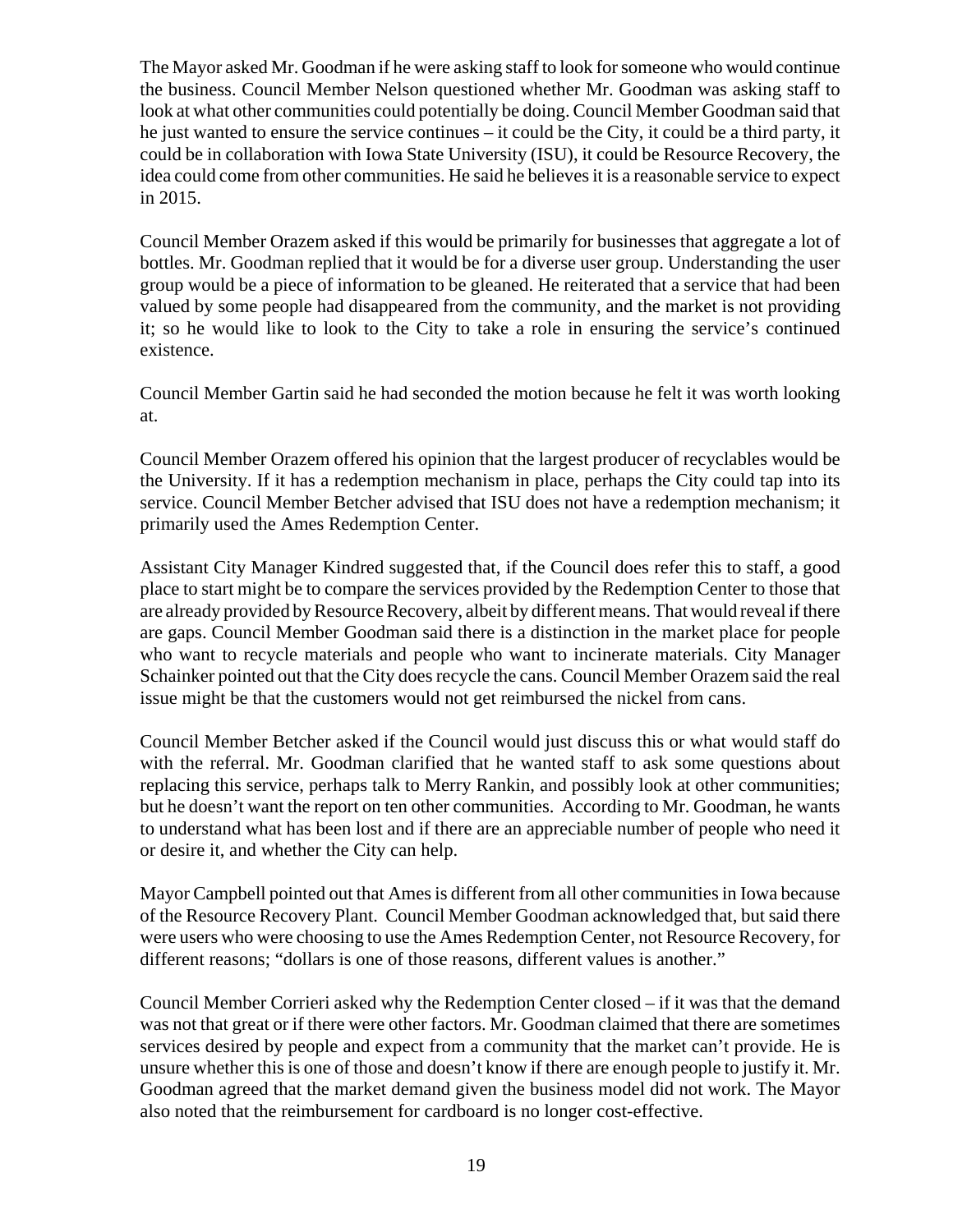Vote on Motion: 4-2. Voting aye: Betcher, Gartin, Goodman, Nelson. Voting nay: Corrieri, Orazem. Motion declared carried.

Council Member Goodman referenced an email that had been sent directly to the Council from the Ames Bicycle Coalition pertaining to the proposed roundabout on University and bike paths in that area. Mr. Goodman asked to know the time line on the roundabout. He said that he had had conversations with the group about their ideas, and the ideas seemed reasonable. Mr. Goodman said he thinks that the Ames Bicycle Coalition feels that they are not getting answers. Assistant City Manager Bob Kindred noted that Civil Engineer Eric Cowles had corresponded with the Ames Bicycle Coalition, thanking them for all of their possible alternatives. Mr. Cowles had conveyed to them that, after discussing their ideas with the design engineers, they were not going to be able to do everything that they wanted to have included; however, some of the ideas might be incorporated in the future. Mr. Kindred noted that staff has had multiple lengthy meetings with people who chose to be involved in an attempt to understand their needs and desires and other options. Mr. Goodman said that there seemed to be a solution with a double bike lane going around the south and west to try and eliminate so many crossings of different traffic lanes; that seemed like a good solution, and he would like to know why that solution was not a good one.

Moved by Goodman, seconded by Gartin, to direct staff to respond via a memo to the City Council to explain why that solution in particular is not something that staff could support for this project.

Vote on Motion: 4-2. Voting aye: Betcher, Corrieri, Gartin, Goodman. Voting nay: Nelson, Orazem. Motion declared carried.

Council Member Betcher brought the Council members' attention to the letter sent to them by AMOS pertaining to the initiative to make available temporary driving permits to Iowa adults who lack Social Security Numbers. Council Member Orazem pointed out that it is state law and asked how the City could change state law. Ms. Betcher said she believes AMOS is just looking for support for the initiative, not that the City would create an ordinance. Council Member Goodman said he thought AMOS was just asking for a letter supporting the idea. He asked to hear from Chief Cychosz as to whether law enforcement supports the idea. Chief Cychosz advised that the Chiefs' Association and many other groups are supporting the initiative and are trying to work with the state legislators to ensure that it is crafted carefully so that it is effective and doesn't compromise the integrity of the ID system. Police departments see a benefit to having legal licensed drivers and identification on those drivers.

Moved by Betcher, seconded by Goodman, to support the initiative.

Council Member Nelson said that he did not know enough about the initiative to be able to support it. Council Member Gartin questioned if the City Council was the right body to take on this type of advocacy; it is being its scope.

Vote on Motion: 3-3. Voting aye: Betcher, Corrieri, Goodman. Voting nay: Gartin, Nelson, Orazem. Mayor Campbell elected not to vote to break the tie. Motion failed.

Moved by Goodman, seconded by Gartin, to refer to staff the letter pertaining to electric car chargers, asking that the City provide those chargers.